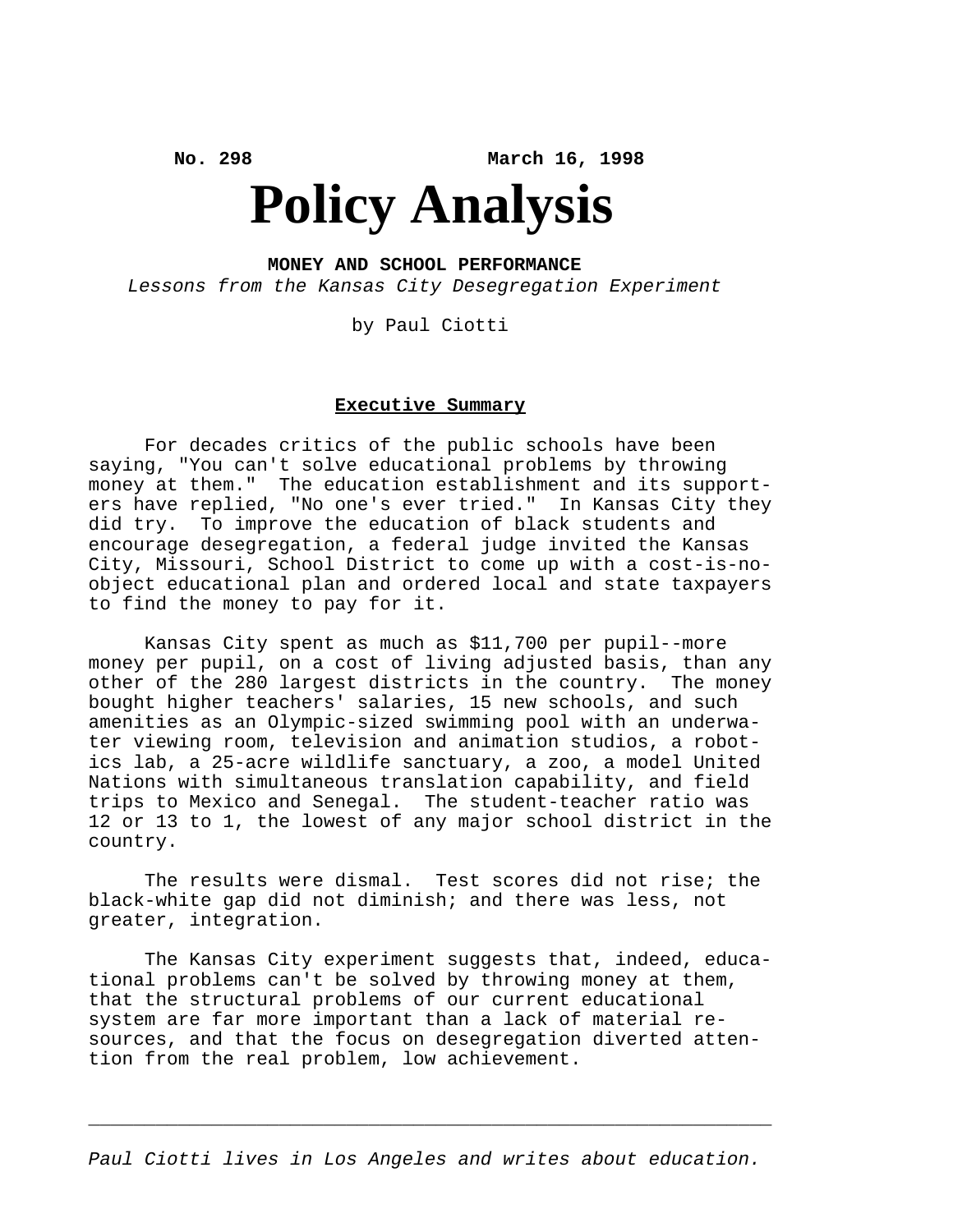#### **The Kansas City Story**

In 1985 a federal district judge took partial control over the troubled Kansas City, Missouri, School District (KCMSD) on the grounds that it was an unconstitutionally segregated district with dilapidated facilities and students who performed poorly. In an effort to bring the district into compliance with his liberal interpretation of federal law, the judge ordered the state and district to spend nearly \$2 billion over the next 12 years to build new schools, integrate classrooms, and bring student test scores up to national norms.

It didn't work. When the judge, in March 1997, finally agreed to let the state stop making desegregation payments to the district after 1999, there was little to show for all the money spent. Although the students enjoyed perhaps the best school facilities in the country, the percentage of black students in the largely black district had continued to increase, black students' achievement hadn't improved at all, and the black-white achievement gap was unchanged.<sup>1</sup>

The situation in Kansas City was both a major embarrassment and an ideological setback for supporters of increased funding for public schools. From the beginning, the designers of the district's desegregation and education plan openly touted it as a controlled experiment that, once and for all, would test two radically different philosophies of education. For decades critics of public schools had been saying, "You can't solve educational problems by throwing money at them." Educators and advocates of public schools, on the other hand, had always responded by saying, "No one's ever tried."

In Kansas City they did try. A sympathetic federal judge invited district educators literally to "dream"- forget about cost, let their imaginations soar, put together a list of everything they might possibly need to increase the achievement of inner-city blacks--and he, using the extraordinarily broad powers granted judges in school desegregation cases, would find a way to pay for it.

By the time the judge took himself off the case in the spring of 1997, it was clear to nearly everyone, including the judge, that the experiment hadn't worked. Even so, some advocates of increased spending on public schools were still arguing that Kansas City's only problem was that it never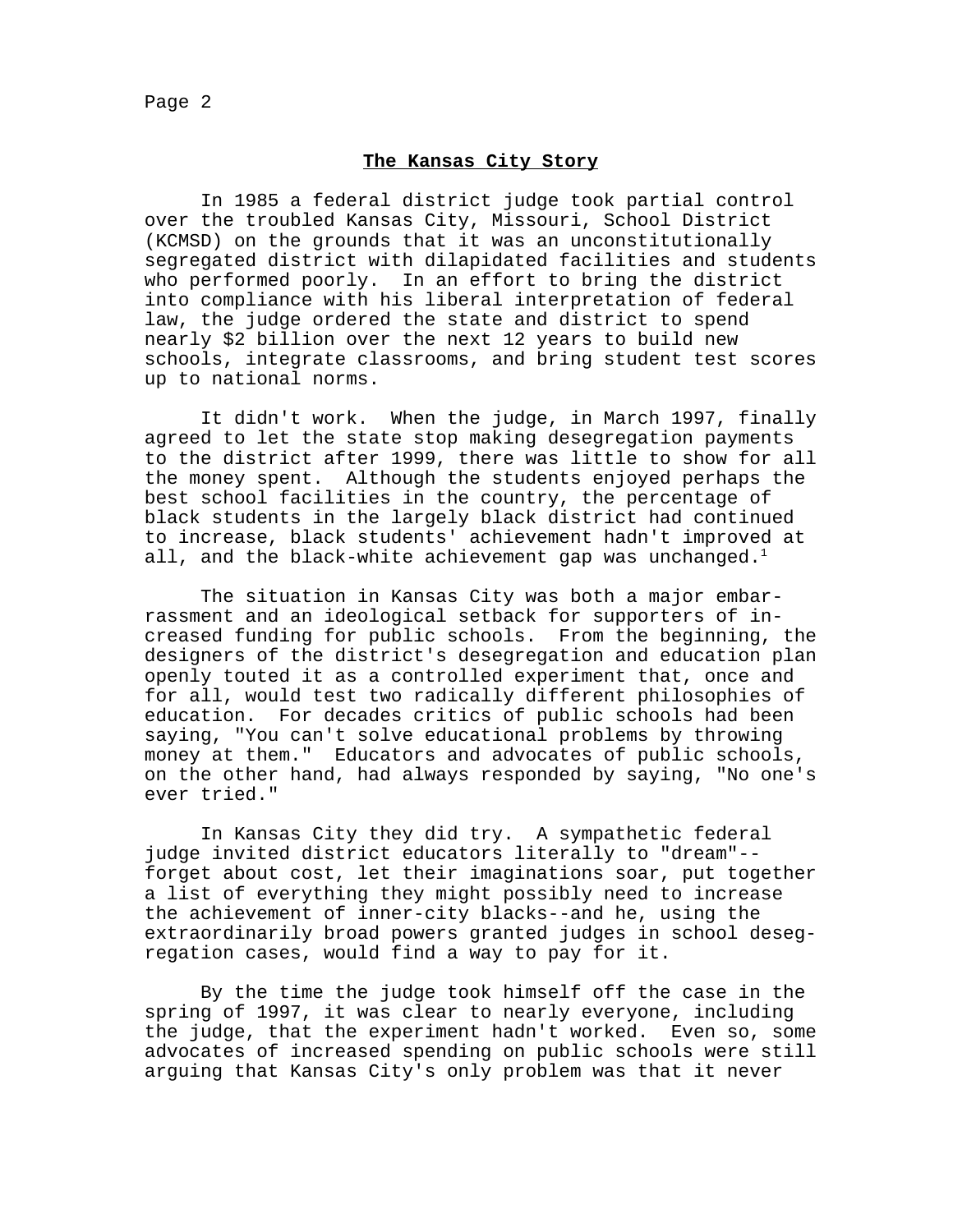got enough money or had enough time. But money was never the issue in Kansas City. The KCMSD got more money per pupil than any of 280 other major school districts in the country, and it got it for more than a decade. The real issues went way beyond mere funding. Unfortunately, given the current structure of public education in America, they were a lot more intractable, too.

# **An Average American City**

Unlike New York or Los Angeles, Kansas City has a lowkey, sleepy feel to it. There's no sense of pounding humanity on the downtown streets or even much in the way of traffic congestion. The poorer residential areas have a strangely depopulated feel to them. Some old tree-lined streets have three or four fading frame houses in a row followed a series of concrete steps leading to grassy vacant lots where houses once stood. In downtown Kansas City there are skyscrapers and even a new convention center (it looks like a cross between a Mississippi River steamboat and the Brooklyn Bridge), but overall, expectations are modest and so are ambitions. It is not surprising that Kansas City, which sits in the middle of the country, has an average amount of culture, an average amount of poverty, and an average amount of crime. What it didn't have by the late 1970s was an average number of good schools. In the three decades following the Supreme Court's 1954 decision in Brown v. Board of Education, which banned separate-but-equal schools, white flight totally reversed the demographics of the KCMSD--enrollment slowly declined from 70,000 to 36,000 students, and racial composition went from three-fourths white to three-fourths nonwhite (mostly blacks, with small percentages of Hispanics and Asians).<sup>2</sup>

As whites abandoned the schools, the school district's ability to raise taxes disappeared. The last year that the voters approved a tax increase for the schools was 1969, the same year that blacks first became a majority. Over the next two decades, the voters of the district declined to approve a tax increase for the school district 19 times in a row.<sup>3</sup>

After middle-class whites pulled their children out of the school district, leadership declined. It was hard to find people to run for the school board. Those who did run tended not to be particularly sophisticated, usually earned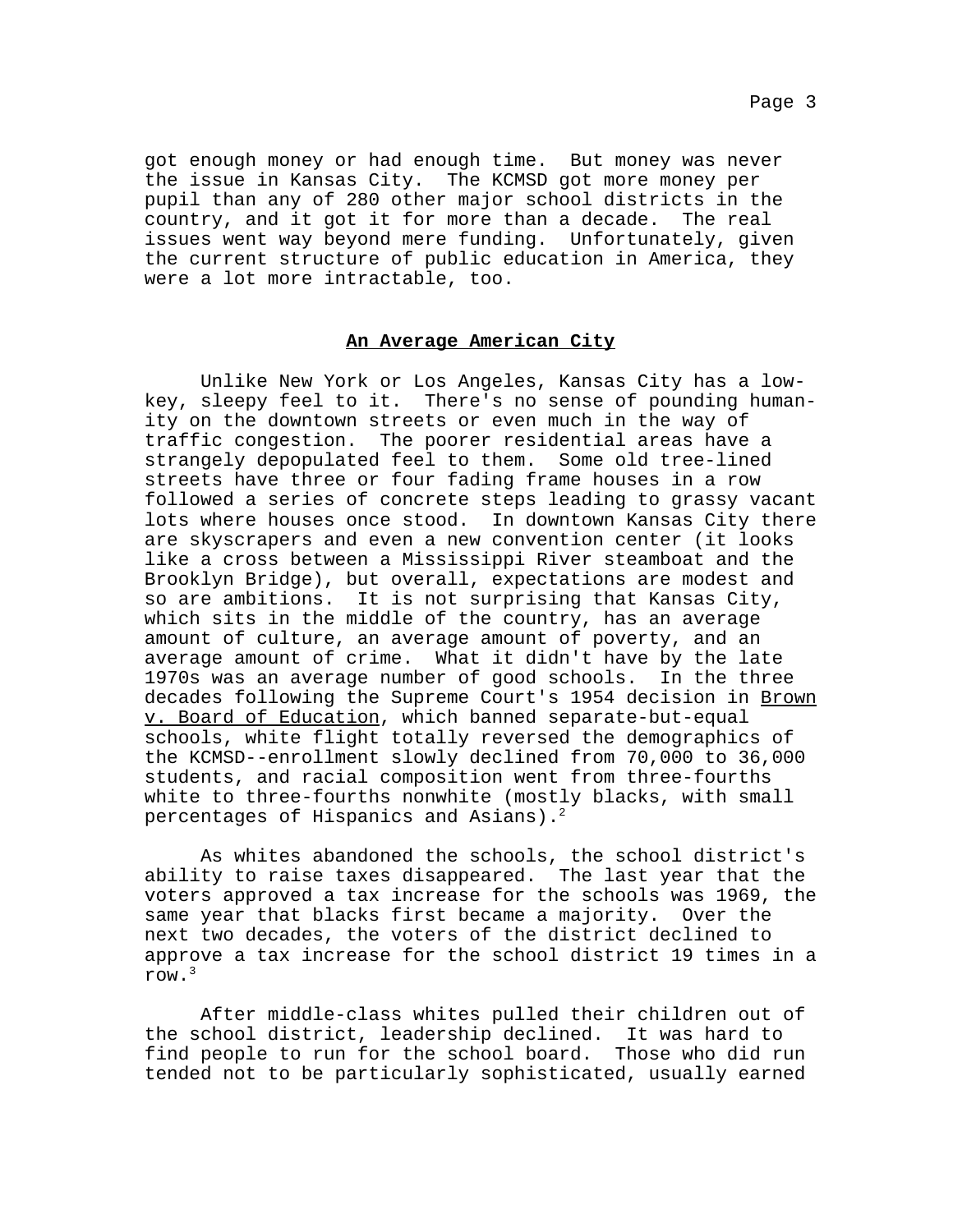less than \$30,000 a year, and had difficulty dealing with complex financial issues.<sup>4</sup>

With neither adequate leadership from the school board nor sufficient funding from taxpayers, the school system basically collapsed--test scores plummeted, assaults rose, the good teachers either burned out or accepted better offers elsewhere. By the time the plaintiffs (originally, schoolchildren and the school district itself) filed suit against the state of Missouri in 1977, wooden windows in the school buildings had rotted to the point where panes were literally falling out, ceiling tiles were coming down, and the halls reeked of urine. There were exposed electrical boxes, broken lights, crumbing asbestos falling from overhead pipes, nonworking drinking fountains, and rainwater running down the stairwells. Textbooks were decades out of date, with pages missing and the covers torn off. Emergency doors were chained shut. Boilers were so erratic that in some classrooms students wore coats and gloves all winter while in other classrooms in the same school it was so hot that the windows had to be kept open in the coldest weather.<sup>5</sup>

When plaintiffs' attorney Arthur Benson took mature men, presidents of corporations, into those schools in the 1980s, they came out with tears in their eyes. Years later Judge Clark, an unpretentious man who wore cowboy boots on the bench, would remark that in all his years as a judge he had never seen a prison in as bad shape as the Kansas City schools.<sup>6</sup>

# **Winning Big in Federal Court**

In the mid-1970s, in response to what appeared to be the imminent financial and educational bankruptcy of the school system, a group of mothers and educational activists took over the KCMSD school board. Then in 1977, with the schools in collapse and the voters unwilling to approve levy increases or school bond measures, members of the school board, the school district, and 2 (later increased to 10) plaintiff schoolchildren brought suit against the state of Missouri and assorted federal agencies, alleging that the state, the surrounding school districts, and various federal agencies had caused racial segregation within the district. $7$ Federal Judge Russell Clark, who had just been appointed to the federal bench by President Jimmy Carter, got the case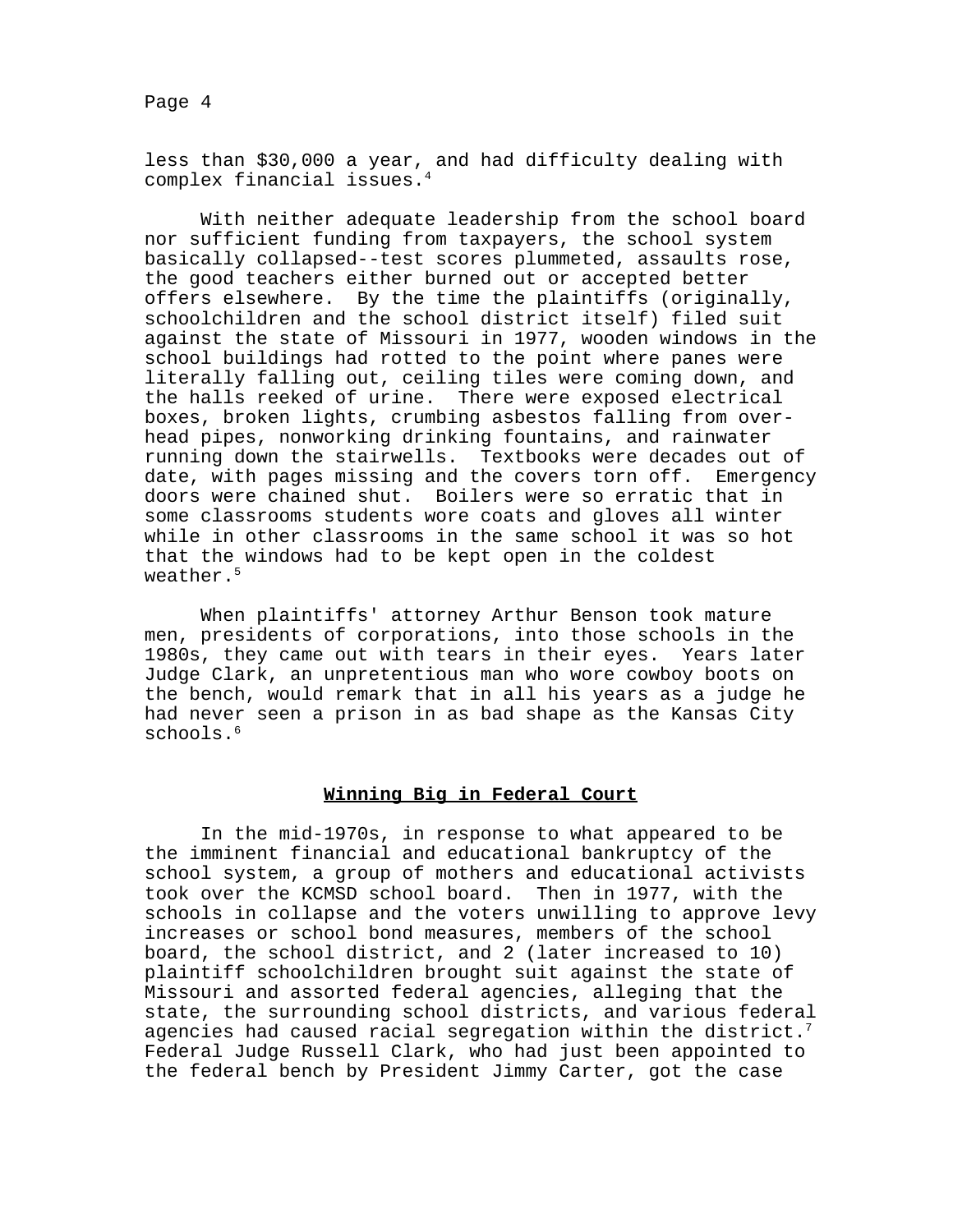shortly thereafter. The following year he dropped the federal agencies from the case and realigned the school district, making it a defendant rather than a plaintiff<sup>8</sup> (in practice, however, the district and the plaintiffs always had a "friendly adversary" relationship).<sup>9</sup>

In April 1984 after five months of trial, Clark rendered his first major decision, releasing the suburban districts from the case.<sup>10</sup> Three years later he found that the district and the state were "jointly and severally liable" for the segregated conditions in the Kansas City schools, a decision that meant that if Clark ordered the district to spend money to improve the schools and the district didn't have it, the state had to make up the difference.<sup>11</sup>

Originally, the plaintiffs' goal had been to get the judge to consolidate Kansas City's dozen small suburban districts with the KCMSD to create one big district that would then be subdivided into three or four smaller districts, each with a mandatory busing plan for integrating the schools. But when Judge Clark dismissed the suburban districts from the case, the plaintiffs were forced into a radical shift in strategy.<sup>12</sup>

Because the KCMSD was already 73 percent nonwhite, the only way to really integrate it was to bring in white children from the suburbs. Although critics had told Benson that such a plan wouldn't work--whites simply wouldn't go to majority black schools--Benson was operating on a Field of Dreams theory--"If you build it, they will come." As he saw it, parents didn't care about race. They didn't care how long the bus ride was. They didn't care what kind of neighborhood the school was in. What they wanted was a good, safe school that would provide their children with a good education. Benson considered it his job, therefore, to build a school system that would give students a better education than they could get anywhere else in the area. Then, as suburban middle-class whites flooded into the district, they would integrate the schools, and their middle-class aspirations would change the school culture from one of failure to one of success, whereupon blacks' achievement would rise to match that of whites.<sup>13</sup>

Because the judge had no expertise in devising a plan that would both desegregate the district and provide a quality education for the students, he asked the state and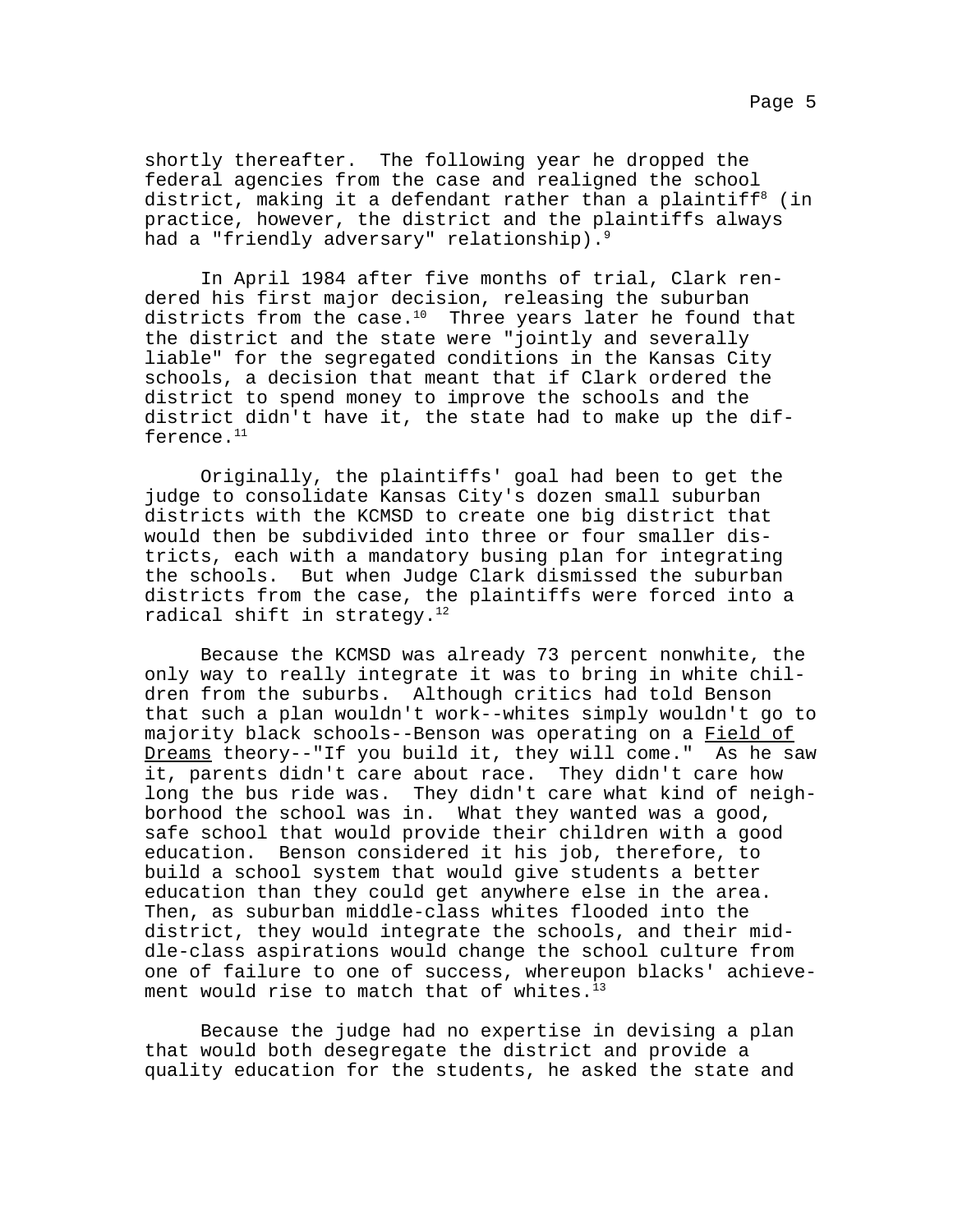the plaintiffs each to come up with a remedy and he would chose between the two.

The state took the aggressive but (as events would later show) not entirely irrational position that most of what was wrong with the KCMSD had more to do with crime, poverty, and dysfunctional families than it did with the failure of the state to meet its constitutional obligations. Under the circumstances, the state argued, all that was legally required was a little reroofing, patching, painting, and carpet repair coupled with curriculum reform and emphasis on better teaching.

The plaintiffs, on the other hand, encouraged by what they saw as the increasing sympathy of the judge for their position, decided to "go for the moon"--to ask for far more than they thought they could ever get.

The choice for Clark was a stark one--he could go with the state's plan, which in the words of Harvard researcher Alison Morante was "laughably insufficient," or he could go with the plaintiffs' plan, which was basically a wish list of everything they had ever wanted. Given the choice between doing hardly anything and giving the plaintiffs the moon, Clark decided to go for the moon.<sup>14</sup>

Once Clark decided for the plaintiffs, he didn't ask them to do things on the cheap. When it came time to fill in the plan's specifics, he invited them to "dream" $15$ --to use their imaginations, push the envelope, try anything that would both achieve integration and raise student scores. The idea was that Kansas City would be a demonstration project in which the best and most modern educational thinking would for once be combined with the judicial will and the financial resources to do the job right. No longer would children go to schools with broken toilets, leaky roofs, tattered books, and inadequate curricula. The schools would use the most modern teaching techniques; have the best facilities and the most motivated teachers; and, on top of everything else, be thoroughly integrated, too. Kansas City would show what could be done if a school district had both the money and the will. It would be a model for educational reformers throughout the nation.

When estimates of the cost of the initial version of the plan came back, the lawyers and education activists who had designed the plan were shocked at their own audacity.<sup>16</sup>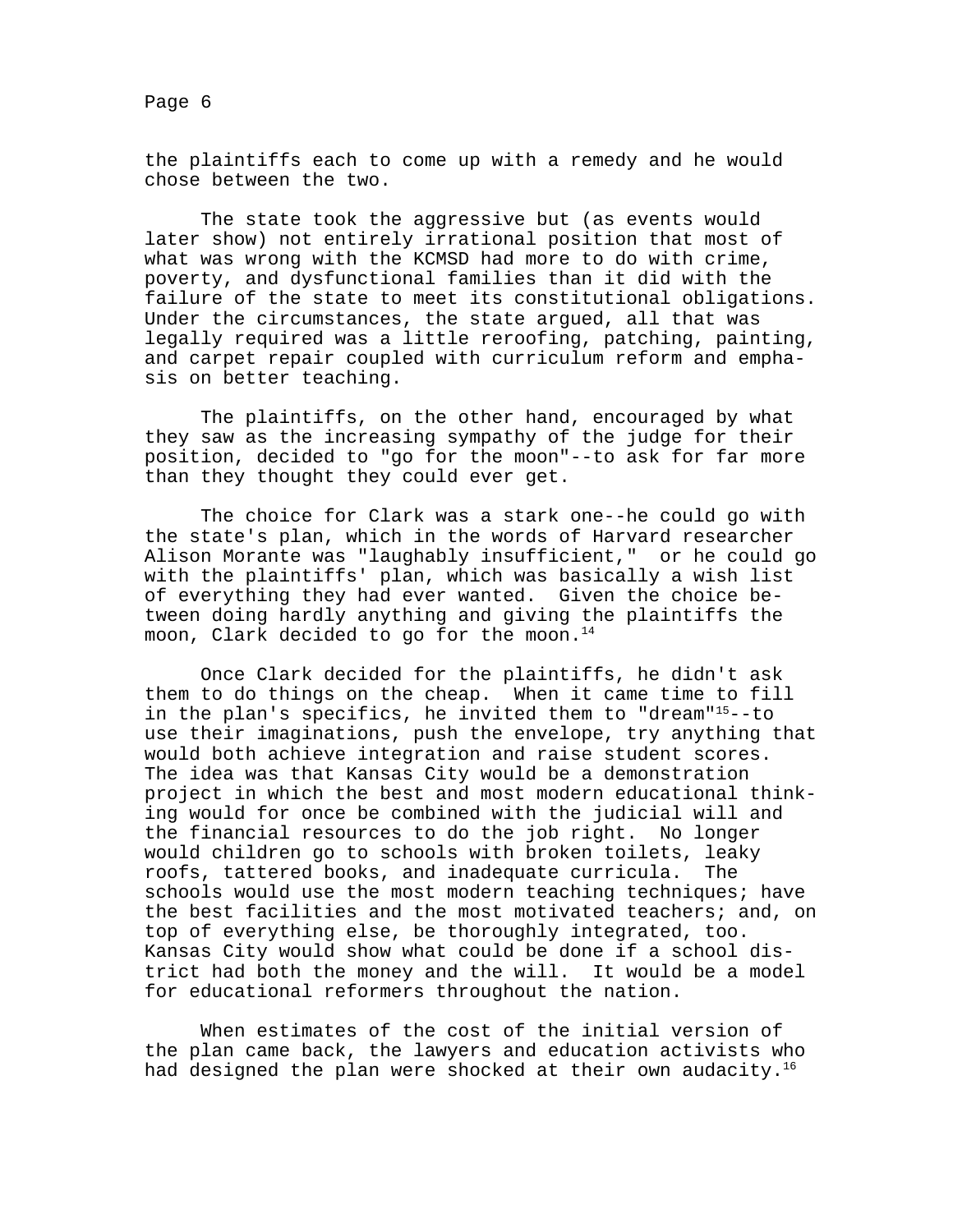The \$250 million cost was a staggering amount in a district whose normal budget was \$125 million a year. But that was only the start. By the time he recused himself from the case in March 1997, Clark had approved dozens of increases, bringing the total cost of the plan to over \$2 billion--\$1.5 billion from the state and \$600 million from the school district (largely from increased property taxes).

With that money, the district built 15 new schools and renovated 54 others. Included were nearly five dozen magnet schools, which concentrated on such things as computer science, foreign languages, environmental science, and classical Greek athletics. Those schools featured such amenities as an Olympic-sized swimming pool with an underwater viewing room; a robotics lab; professional quality recording, television, and animation studios; theaters; a planetarium; an arboretum, a zoo, and a 25-acre wildlife sanctuary; a two-floor library, art gallery, and film studio; a mock court with a judge's chamber and jury deliberation room; and a model United Nations with simultaneous translation capability.

To entice white students to come to Kansas City, the district had set aside \$900,000 for advertising, including TV ads, brochures, and videocassettes. If a suburban student needed a ride, Kansas City had a special \$6.4 million transportation budget for busing. If the student didn't live on a bus route, the district would send a taxi. Once the students got to Kansas City, they could take courses in garment design, ceramics, and Suzuki violin. The computer magnet at Central High had 900 interconnected computers, one for every student in the school. In the performing arts school, students studied ballet, drama, and theater production. They absorbed their physics from Russian-born teachers, and elementary grade students learned French from native speakers recruited from Quebec, Belgium, and Cameroon.<sup>17</sup>

 For students in the classical Greek athletic program, there were weight rooms, racquetball courts, and a six-lane indoor running track better than those found in many colleges. The high school fencing team, coached by the former Soviet Olympic fencing coach, took field trips to Senegal and Mexico.<sup>18</sup>

The ratio of students to instructional staff was 12 or 13 to 1, the lowest of any major school district in the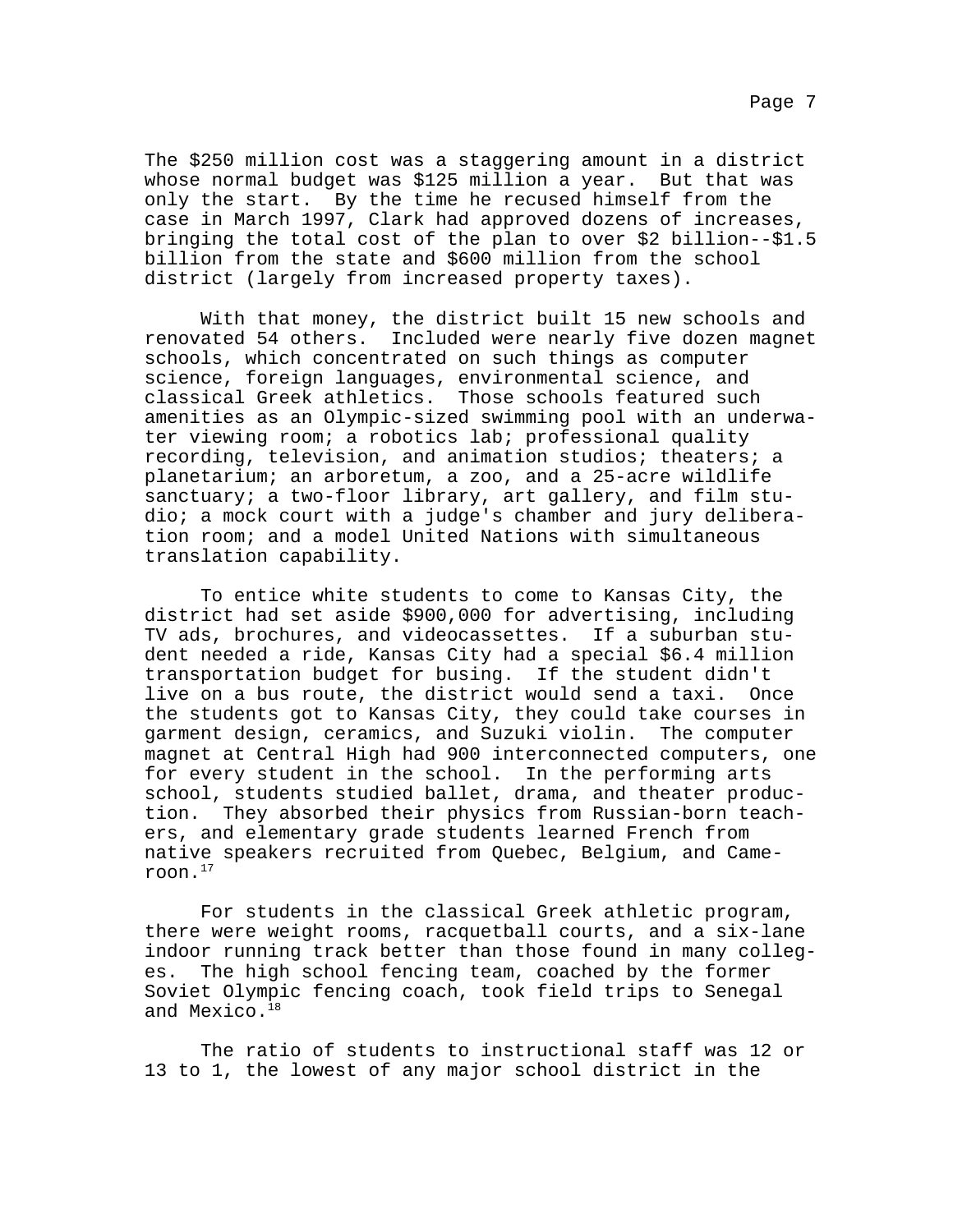country.<sup>19</sup> There was \$25,000 worth of beads, blocks, cubes, weights, balls, flags, and other manipulatives in every Montessori-style elementary school classroom. Younger children took midday naps listening to everything from chamber music to "Songs of the Humpback Whale." For working parents the district provided all-day kindergarten for youngsters and before- and after-school programs for older students.

# **A District Overwhelmed**

For the KCMSD such a sudden change in fortune was overwhelming. Within a few years, a small neglected innercity school district that never paid its bills on time, had horrible credit, couldn't balance its books at the end of the year, and suffered from a grossly bloated bureaucracy had as much as an extra \$300 million a year coming in over the transom.<sup>20</sup>

It was more than the district could handle. District expenditures took quantum leaps from \$125 million in fiscal year 1985 to \$233 million in FY88 to \$432 million in FY92. $^{21}$ There were too much largesse, too many resources, and too little security. A woman in the Finance Department went to jail for writing checks to her own account. Hundreds of thousands of dollars worth of equipment and supplies were lost to "rampant theft" every year. $22$  "It was like taking a Third World country, a totally deprived community, and giving them unlimited wealth," said one local activist. "And that's how they acted--like kids in a candy store. They misused it, mismanaged it, and misappropriated it. They were just not prepared for what Judge Clark thrust upon them."<sup>23</sup>

Perhaps the worst problem for what one school board president called the district's "modestly qualified" administrators was the sheer volume of paperwork.<sup>24</sup> When the judge started building schools and inviting school principals to order whatever they wanted, purchase orders flooded into the central administrative office at the rate of 12,000 a month. Clerks were overwhelmed, devastated, and too ashamed to admit they couldn't handle the crush. The system just collapsed.<sup>25</sup>

There was such a rush to build or remodel so many schools in so short a time that contractors were starting work before educators had fully decided exactly what they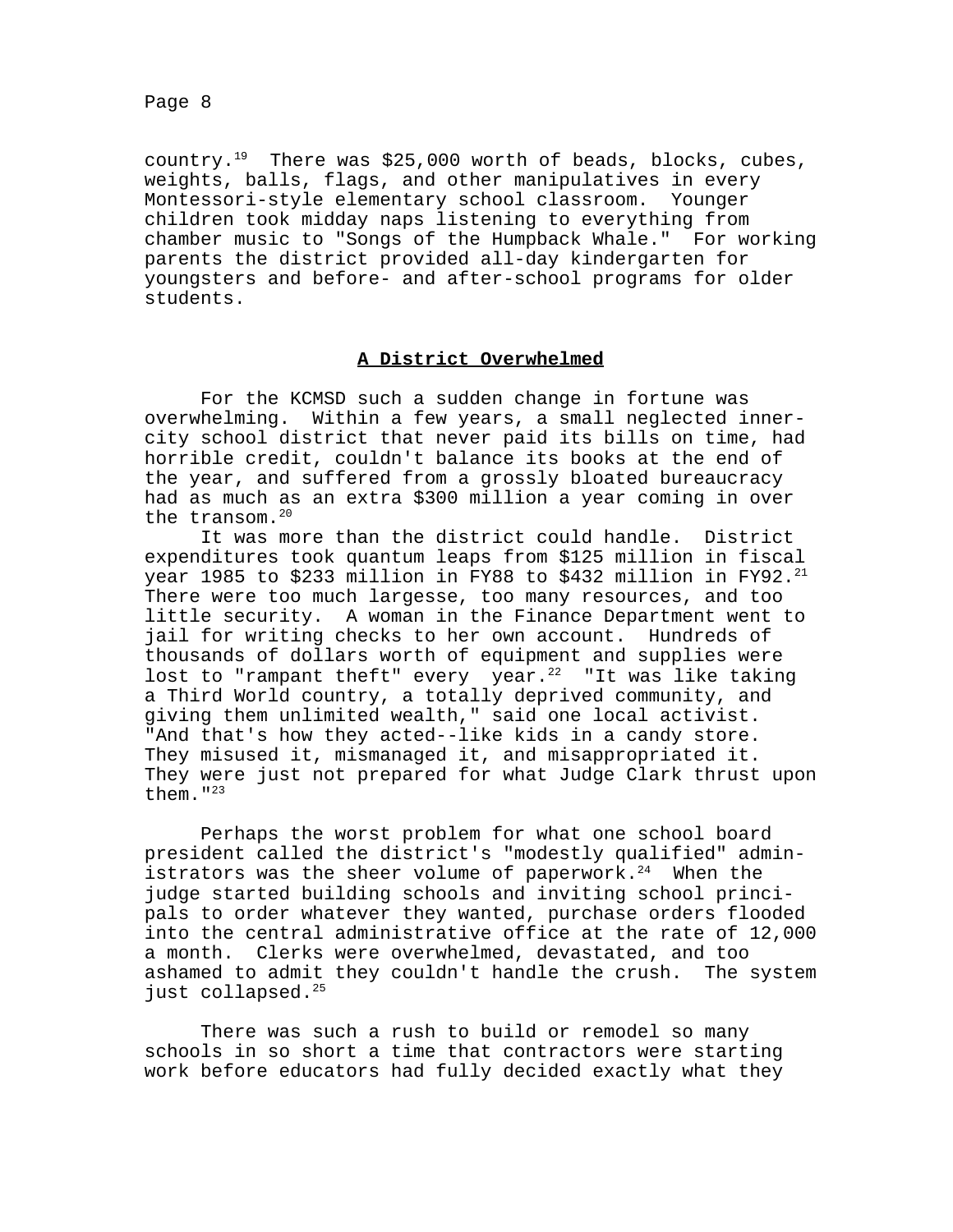wanted to build. Equipment arrived before the schools were ready to receive it. Everything moved so fast that, as one former board member would later recall, "it was like building a train while it was rolling down the tracks.  $126$ 

To outsiders, it appeared that the KCMSD had gone on a spending binge. At \$400 million, Kansas City's school budget was two to three times the size of those of similar districts elsewhere in the country. The Springfield, Missouri, school district, for instance, had 25,000 students, making it two-thirds as big as the KCMSD. Yet Springfield's budget (\$101 million) was only one-quarter to one-third the size of Kansas City's (\$432 million at its peak).<sup>27</sup>

Everything cost more in Kansas City. $28$  Whereas nearby districts were routinely building 500-student elementary schools for around \$3 million, in Kansas City comparably sized schools cost \$5 million to \$6 million. Whereas the nearby Blue Valley district built a 1,600-student high school at a cost of \$20.5 million, including furniture and equipment, in Kansas City the 1,200-student Central High cost \$33 million (it came with a field house larger than those of many colleges, ubiquitous computers, and an Olympic-sized swimming pool).<sup>29</sup>

Warehouses filled up with equipment that schools had ordered but later decided they didn't want. One school ordered light fixtures that cost \$700 apiece. Principals of some schools ordered replacements for desks and light fixtures that were in perfectly good condition. (The workmen who were installing the new desks and fixtures took the discards to their home districts and installed them in their own schools.) The district spent \$40,000 for a display case for a high school that had no trophies. It bought 286- and 386-model computers and then left them sitting on the shelves so long they became obsolete without ever having been in a classroom. At one point, complained state attorney general Jay Nixon, the district couldn't account for some 23,000 items, including TV sets, CD players, bookcases, office furniture, and (temporarily) a baby grand piano. $30$ 

The Desegregation Monitoring Committee, which Clark had appointed to oversee the district under his direction, was irate at the district's nonchalance toward money. "The attitude has been prevalent throughout the . . . program that money is no object and the court will provide all that is necessary and no one will take any punitive action,"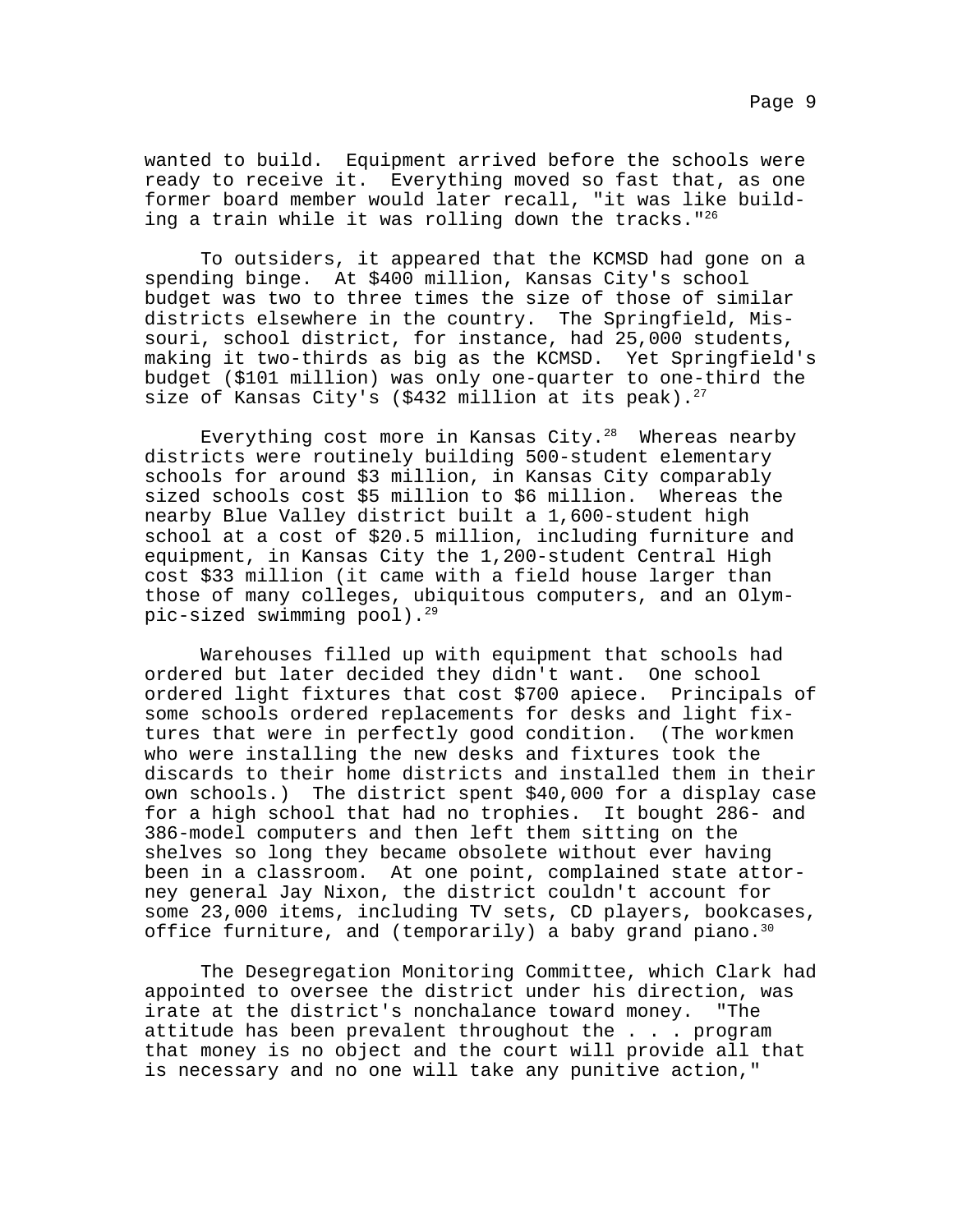complained the committee's 1992 report.  $31$ 

With some 600 employees for a district of 36,000 students, the KCMSD had a central administration that was three to five times larger than the administrations of other comparably sized public school districts. It was also 150 times larger than the administration of the city's Catholic school system, in which four people--one superintendent, two assistant superintendents, and a part-time marketing manager--ran a school district of  $14,000$  students.<sup>32</sup> The KCMSD was so top-heavy that a 1991 audit discovered that 54 percent of the district's budget never made it to the classroom; rather, it was used for food service, transportation, and, most of all, central administration.<sup>33</sup>

At one point, complained Nixon, 44 percent of the entire state budget for elementary and secondary education was going to just the 9 percent of the state's students who lived in Kansas City and St. Louis. $34$  Missouri was spending more on desegregation than it was spending on prisons, courts, the highway patrol, and the state fire marshal combined.<sup>35</sup>

To parents in the state's 529 other school districts, it seemed extraordinarily unfair that Kansas City was awash in money while their districts had to cope two years in a row with funding declines that forced them to hold bake sales and car washes to finance programs, sell hot dogs and sodas to buy school athletic uniforms, and clip soup coupons to buy computers.

To replace the money that the state sent to St. Louis and Kansas City, other districts in the state had to cancel field trips and extracurricular activities, defer maintenance, fire teachers, and freeze salaries.<sup>36</sup> The decline in state revenue cost the Springfield school district \$4 million--4 percent of its entire budget. As there was no slack in the budget, Springfield had to fire 19 employees; defer grouting the mortar on 100-year-old brick buildings; cancel public speaking classes; dispense with water safety courses; and beg for money to send students to the Civil War battlefield at Wilson's Creek, an annual trip that had been made for decades. $37$  In the meantime, the KCMSD was spending \$50,000 a month to bring students to school in taxis, sending its fencing team to Senegal, and dispatching the district superintendent on a goodwill mission to Moscow.<sup>38</sup>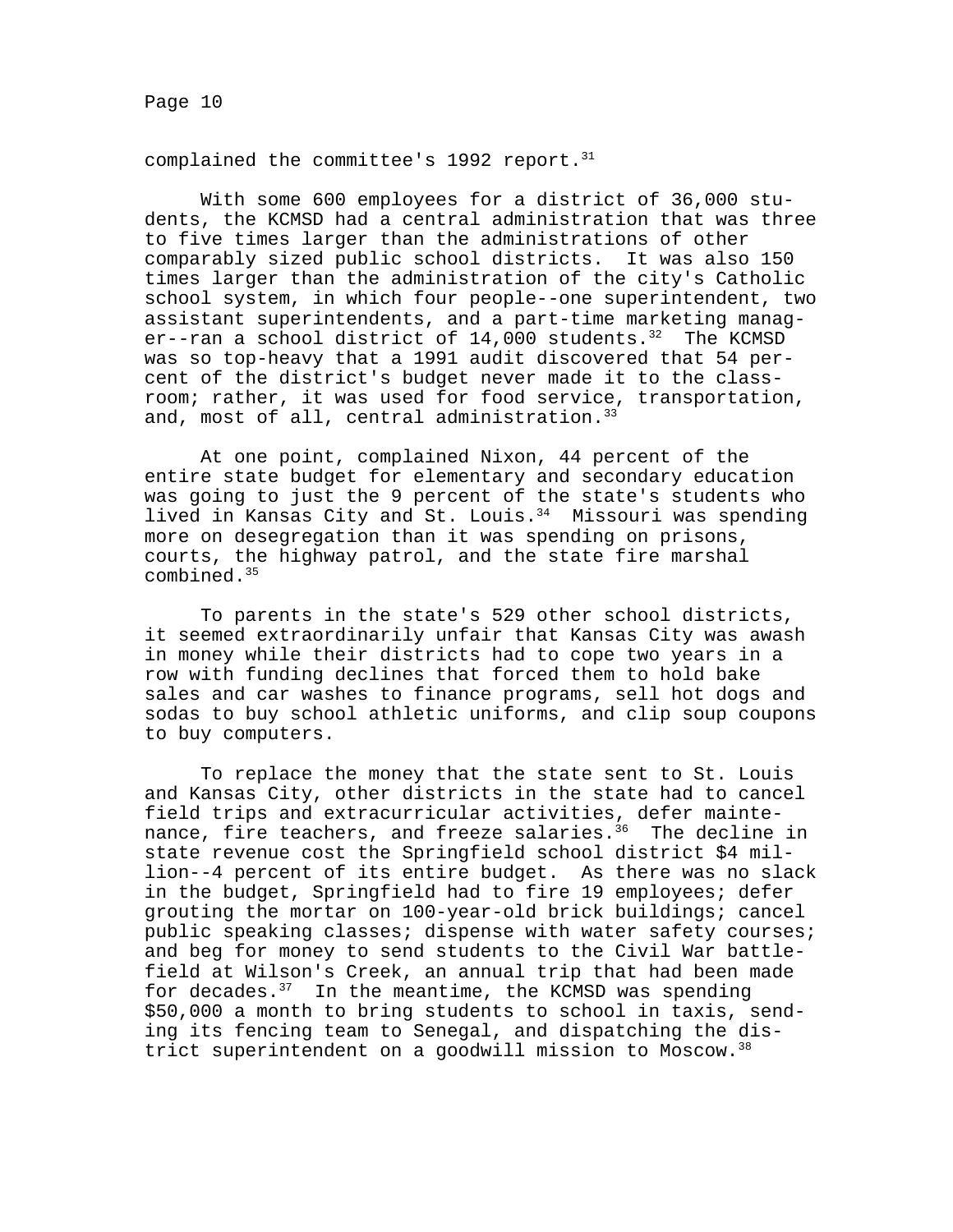In some parts of the country, such excesses wouldn't have caused much of an outcry. "But these were Midwesterners and it was too much for their sensibilities," one Kansas City legislator noted. "If [Judge Clark] had gone slowly, built a few schools, renovated a few others, they wouldn't have minded so much. But there was this huge excess. And it was too much."<sup>39</sup>

From time to time, Clark did try to rein in the district. Once when the district tried to appoint someone with no magnet experience to be the principal of a magnet school, the judge forced the district to rescind the appointment. Another time he fined the school district when it failed for two years in a row to order books for the start of school. "The school district is like a small child," he once commented. "They'll push their parents as far as they can push them."<sup>40</sup>

Still, because Clark lived and worked in Springfield, 175 miles south of Kansas City, there was only so much he could do in person. Even more important, early on he made a conscious decision not to try to micromanage the school district. Clark felt that Arthur Garrity, the Boston federal judge who had earlier tried to implement his own remedy in that city's troubled schools, had failed dismally. Clark  $d$ idn't want to make the same mistake. $41$ 

#### **The Poster Boy of the Imperial Judiciary**

Because the state was paying 75 percent of the desegregation costs, Clark wanted to equalize the burden by having the school district increase property taxes. But local voters, the majority of whom were older and white, repeatedly refused, whereupon Clark, taking matters into his own hands, ordered that property taxes in the district be doubled (from \$2.05 to \$4 for each \$100 of assessed value). Later, to help pay for what would eventually become a 40 percent raise for teachers, he ordered a further increase- to \$4.96. $^{42}$  He also ordered a 1.5 percent surcharge on income earned by people who worked in Kansas City but lived elsewhere.

It was one thing to take control of a local school district. It was another thing entirely for a judge to take the view that citizens weren't taxing themselves enough. In the ensuing outcry, editorial writers and news commentators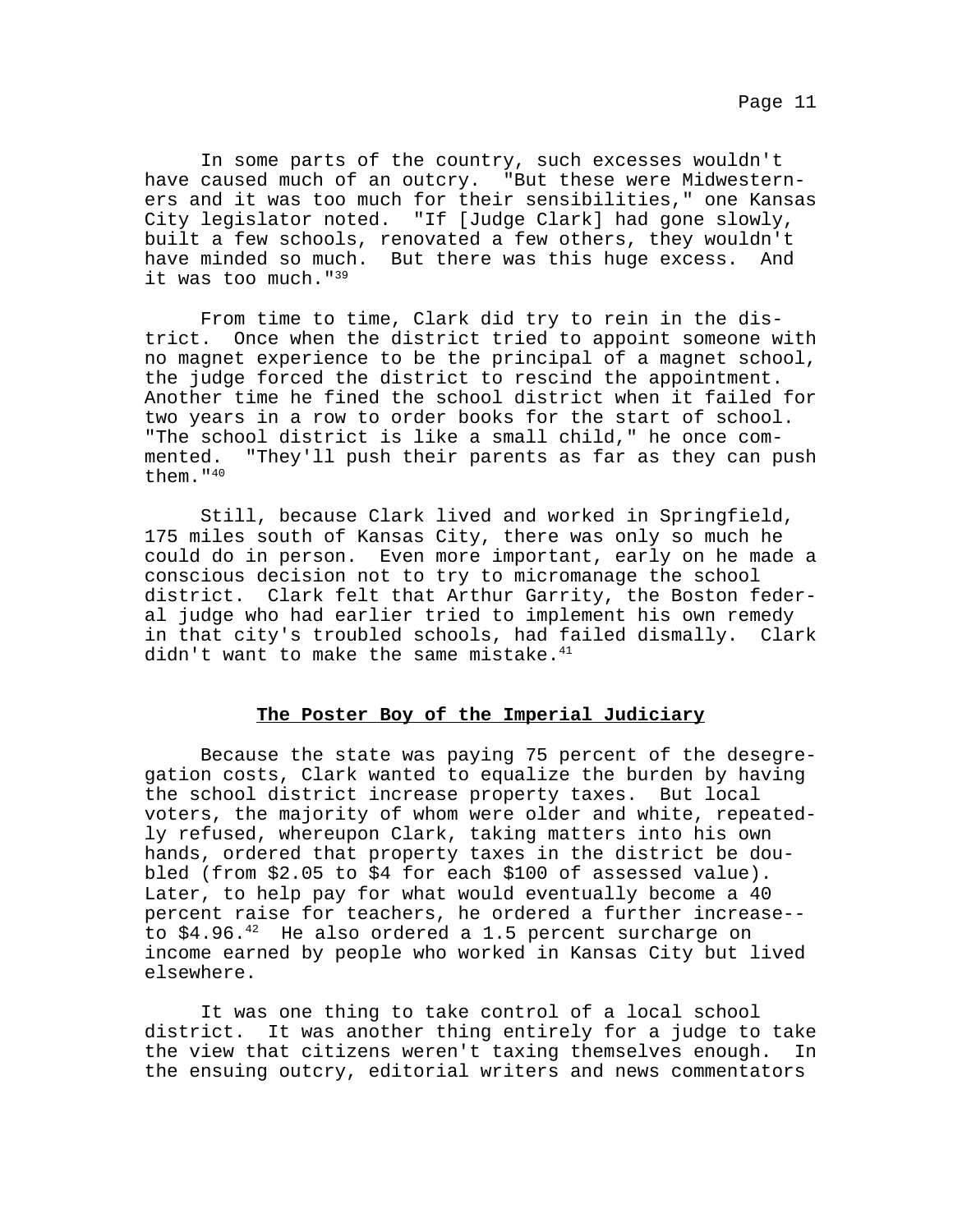Page 12

denounced Clark as "King George" and "the poster boy of the imperial judiciary. $143$  "Politicians do polls and get their negatives rated," Benson later commented. "He is the most unpopular man in Jackson County and he doesn't even live here."<sup>44</sup> He began to get death threats, enough hostile letters to fill two big file drawers, and so many phone calls from outraged citizens that he quit answering the phone.<sup>45</sup>

For politicians who needed something or someone to run against, Judge Clark was a godsend. Not only did state and federal representatives run against him, but so did council members in other cities. "The animosity was mind-boggling," said former school board president Sue Fulson. For three years running, whenever citizens tried to lobby the legislature, they got back a form letter lamenting that, much as their representative would like to help, the matter was out of his hands--"All the money is going to Kansas City. Write Judge Clark."<sup>46</sup>

Clark was unswayed. "I had to balance two constitutional issues," he later said. "One was no taxation without representation and the other was the kids' right to an equal opportunity. I decided it in favor of the school children."<sup>47</sup>

A group of local taxpayers and property owners, represented by the Landmark Legal Foundation, appealed the order. Eventually, the issue got to the U.S. Supreme Court, which, by a five-to-four vote, decided in April 1990 that (1) Judge Clark did not have the right to raise taxes by himself but that (2) he could order the district to raise taxes to satisfy its debt obligations. $48$  Justice Byron White justified the tax increase with the argument that "a local government with taxing authority may be ordered to levy taxes in excess of the limit set by state statute where there is reason based in the Constitution for not observing the statutory limitation."<sup>49</sup> In dissent, Chief Justice William Rehnquist and Justices Anthony Kennedy, Sandra Day O'Connor, and Antonin Scalia complained of the majority's "casual embrace of taxation imposed by the unelected, life-tenured federal judiciary."<sup>50</sup>

In the meantime, the Eighth Circuit Court of Appeals rescinded Clark's 1.5 percent income surcharge (which had brought in \$32 million the first year, double what had been expected) on the grounds that it was an entirely new tax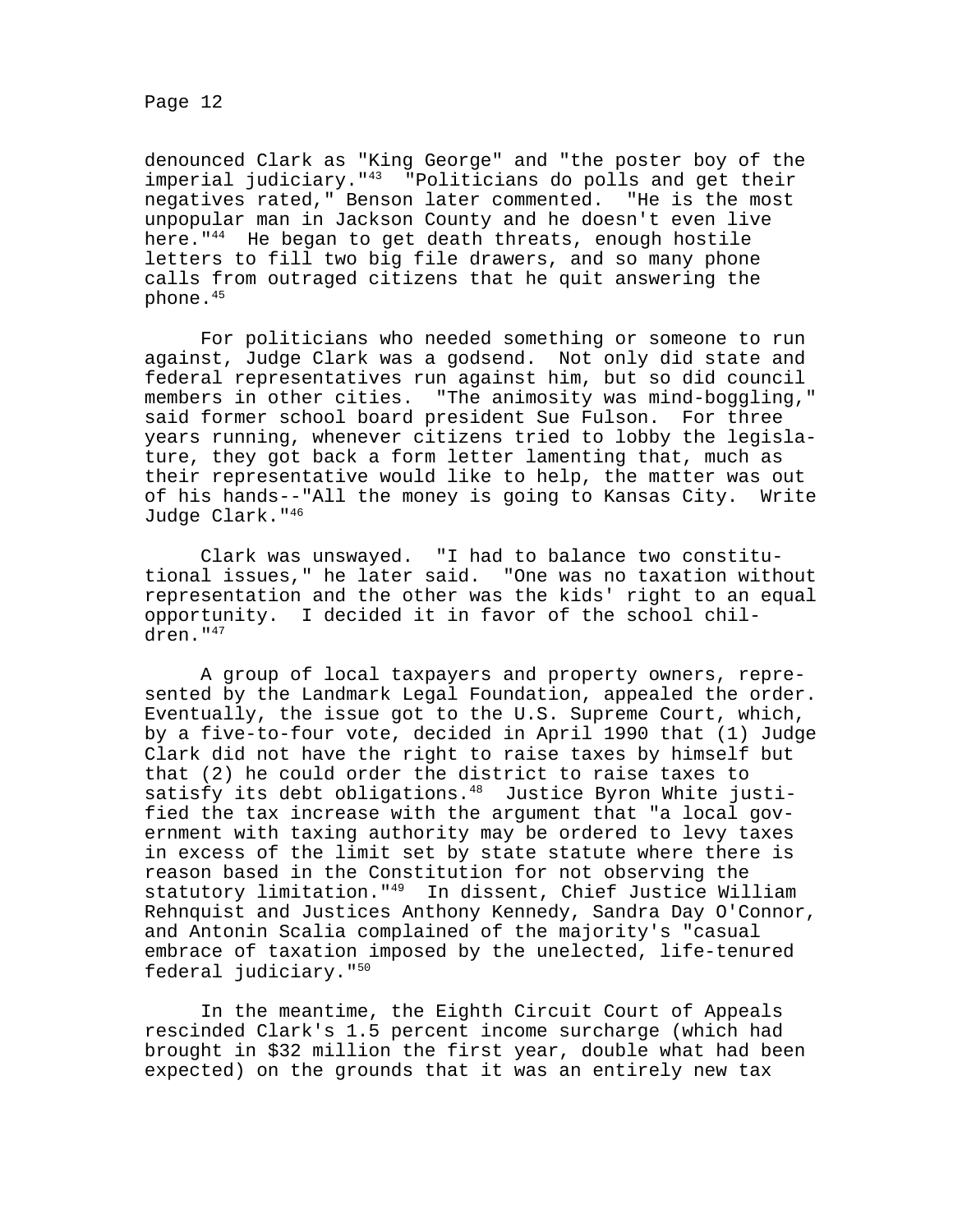requiring the creation of a new tax collection bureaucracy and thus unconstitutionally interfered with the right of local jurisdictions to manage their own affairs. $51$ 

Although the tax issue upset voters all over the state, what especially irked Kansas City parents was the district's inept running of its magnet school busing plan. To achieve the best possible racial balance within the Kansas City schools (as well as to transport those white suburban students who wanted to attend district schools), the desegregation plan called for a massive criss-crossing, door-to-door busing system. Once the magnet plan started, the district suddenly went from having 100 bus routes to having 850. At a given bus stop, it was not uncommon to find 10 kids going to 10 different schools.<sup>52</sup>

The opening of school each year was a media circus--and every year the buses were late. The Kansas City Star once ran a picture of two little girls sitting on a street corner hours after their buses were supposed to have come. On another occasion, a little girl who fell asleep on the bus ended up with frostbite when she found herself locked in the bus all night. Eventually, the district brought in a professional transportation manager who finally was able to make the buses run on time, but by then parents hated the magnet busing plan<sup>53</sup> and Kansas City had earned a reputation as a district that couldn't do anything right.

The atmosphere at school board meetings didn't help. There were so much paranoia and shouting and so many accusations that board president Sue Fulson had to walk on eqgs.<sup>54</sup> If she didn't call on some board members, they would claim that they had been slighted. White liberals who came on the board thinking of themselves as "good guys" found their commitment to blacks constantly in question. Some members of the black community thought that the white board members told the black board members how to vote. Black board members regularly asked white colleagues, "What are you getting out of this?"<sup>55</sup>

The school board tried to do something about the antagonism, at one point calling in an attorney to hold up a little flag of truce when things got too far out of hand and, on another occasion, holding a weekend retreat in the country, but nothing helped--the races didn't trust each other.56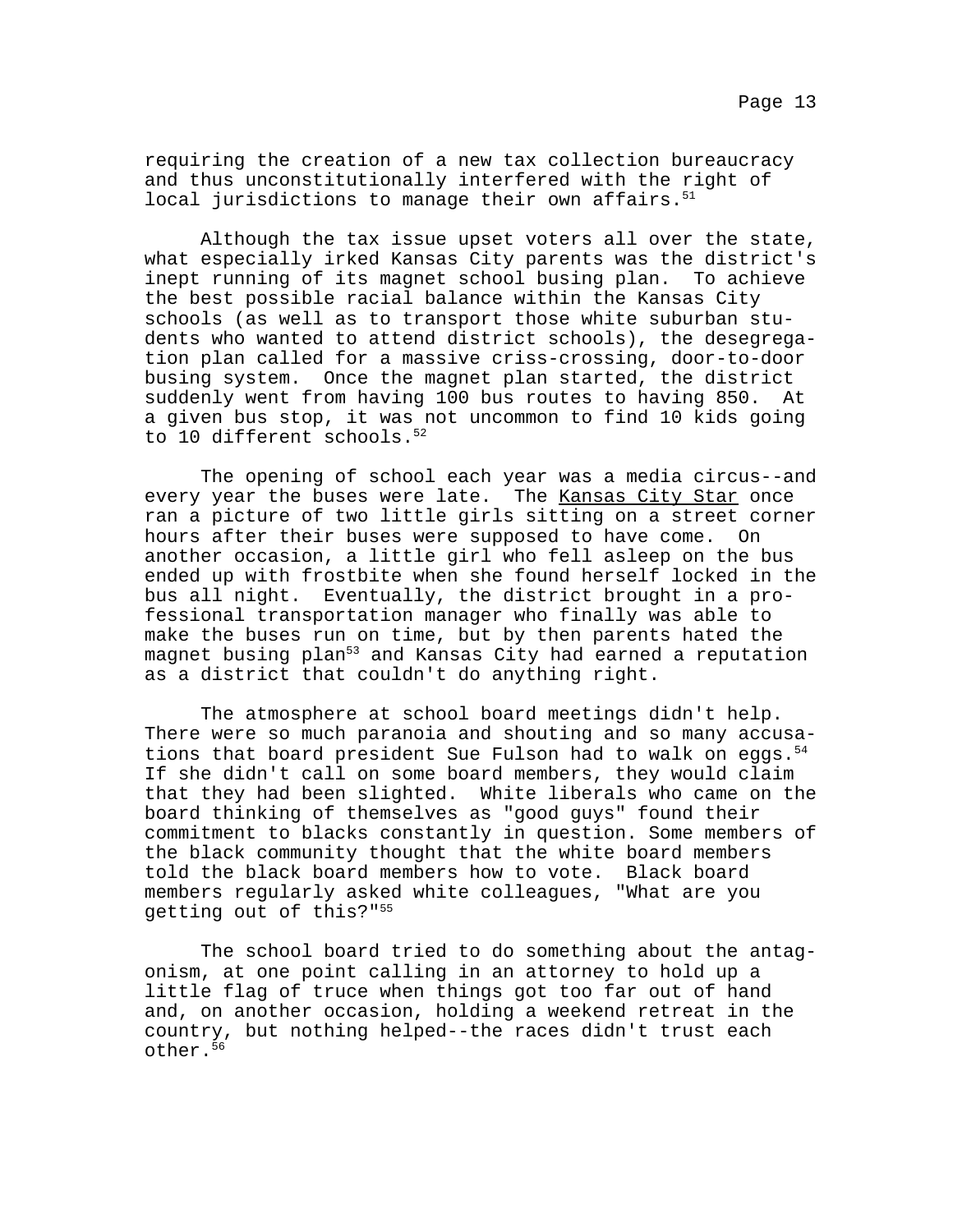# **Teacher Competence vs. the Community's Need for Jobs**

The school board's obsession with racial politics greatly complicated its efforts to hire a superintendent who was qualified to handle a \$300 million to \$400 million budget and yet willing to work with the school board. "Race is the first and foremost consideration in almost anything to do with the district," said former school board president Sue Fulson. "Once you decide which way you are going on [race] then you make the decision on the merits of whatever is left. And it has been that way for years."<sup>57</sup>

Kansas City never did solve that problem. Candidates with national reputations voluntarily took themselves out of consideration for the Kansas City superintendent's position once they actually met the school board.<sup>58</sup> Furthermore, once a superintendent was hired, the antagonism only got worse. The board rode one superintendent so relentlessly that he developed suicidal tendencies, took multiple out-ofstate trips, and faked a back injury (for which he was subsequently fired) to avoid going back to work. $59$  When Judge Clark recused himself from the case, he noted in his final state-of-the-district order that the KCMSD had had 10 superintendents in the last nine years, most of them bought out or fired (at one point the district had five superintendents on the payroll simultaneously). With such turnover, he complained, it was hard to hold anyone accountable. 60

The turnover problem also left the district with neither the ability nor the political will to do anything about improving the quality of teachers and principals. Promotions to principal were based less on merit than on race. "We so desperately need good principals and we just continue to support hacks, " Benson complained.<sup>61</sup>

Before the desegregation plan, the KCMSD could always argue that for more than 30 years it had not had the money to offer high enough salaries to attract a first-class teaching staff. But even after the desegregation money started rolling in, the district still didn't do anything to upgrade instructional personnel. It was less traumatic to concentrate on what Benson called the "easy expensive" things (new buildings, new equipment, busing plans) than to tackle the "difficult inexpensive" things that really make a difference in children's lives--appointing qualified principals, supervising instructional practices, developing a curriculum, providing incentives, hiring good teachers, and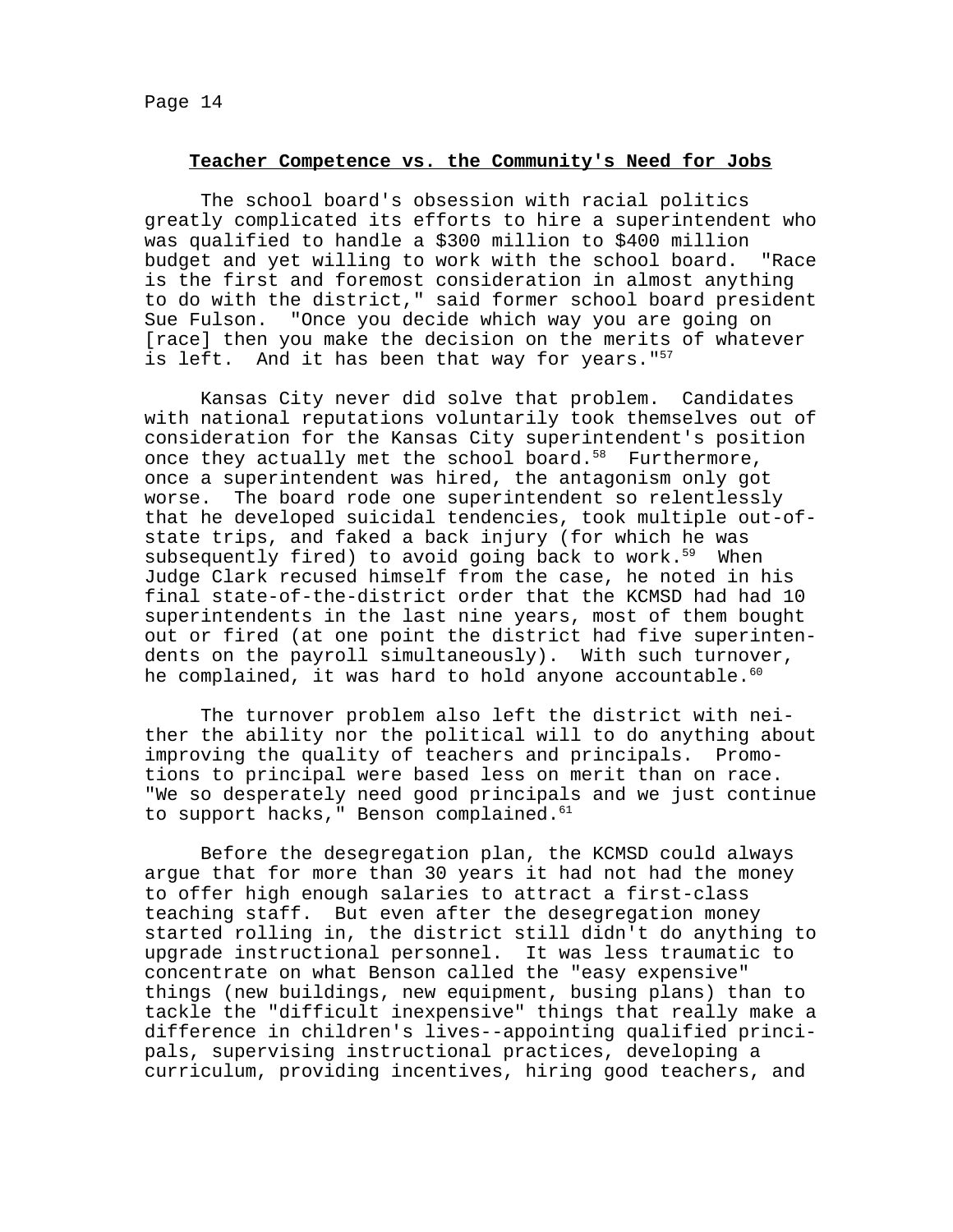firing bad ones. $62$ 

The result, education activist and gadfly Clinton Adams maintained, was that 50 percent or more of the teachers in the district were "not focused, rather vacuous, totally devoid of intellectual capacity, ill suited for the mission at hand." $63$  Benson, more tactful, argued that only 20 percent of the teachers were "totally incompetent" and that another 20 percent could be brought up to speed with retraining.<sup>64</sup>

The biggest problem faced by KCMSD superintendents was that they didn't have a free hand when it came to personnel decisions. In Kansas City the two largest employers of middle-class blacks were the post office and the school district. Just the rumor of a dismissal sent tremors through the entire black community--there was no other place to go; the community needed the jobs. At the same time, school district employees were the mainstay of the black churches. (Kansas City mayor Emanuel Cleaver, a Methodist minister, had 200 teachers in his parish.)<sup>65</sup> The black preachers closely monitored the district's hiring and promotion practices, with the result that the district essentially couldn't fire anyone.<sup>66</sup>

Since it could do nothing about inadequate teachers, the district sidestepped the matter by simply raising everyone's (including cafeteria workers' and janitors') salary 40 percent. $67$  But that didn't so much attract better teachers as convince poor teachers to stick with the district as long as they could because they were getting salaries they couldn't get anywhere else.<sup>68</sup>

## **The Kansas City Plan Goes Awry**

When Clark first authorized the desegregation plan, he made what he now regards as a serious error--he ordered enough schools built to accommodate the 5,000 to 10,000 suburban students he believed would flock to Kansas City to enroll in the new magnet schools.<sup>69</sup>

But despite a \$900,000 television advertising budget and a \$6.4 million special budget for door-to-door transportation of suburban students, the district did not attract the 5,000 to 10,000 white suburban students the designers of the desegregation plan had envisioned. The largest number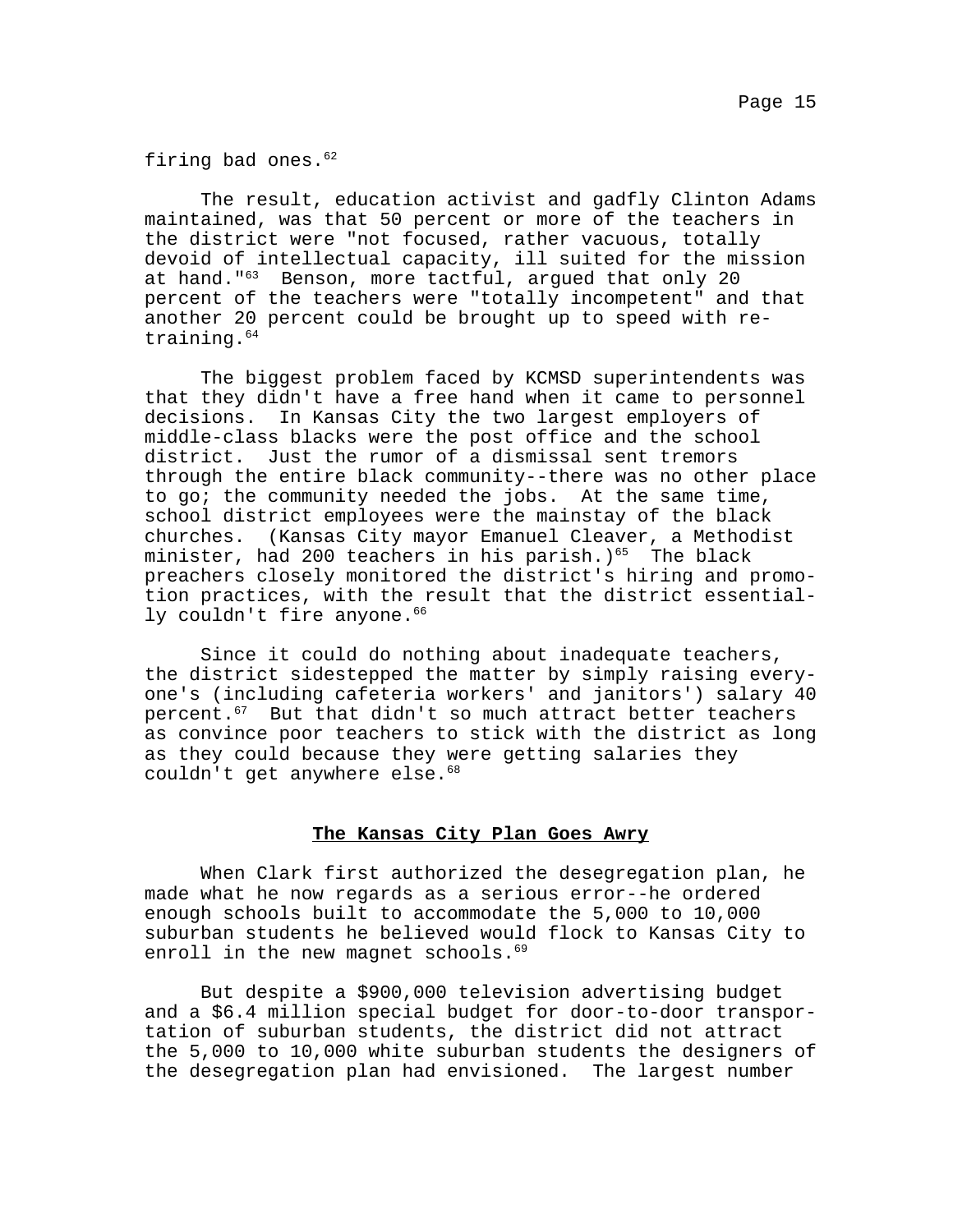it ever enrolled was 1,500, and most white students returned to their old suburban schools or to local private schools after one year, which forced the district to recruit a whole new cohort of white students every fall.<sup>70</sup> Even that modest number drastically declined after the Supreme Court's 1995 ruling that the judge had no authority to spend taxpayer dollars to transport suburban students into the district. By the 1996-97 school year, only 387 suburban students were still attending school in the KCMSD.<sup>71</sup> Given that the district's annual desegregation budget was approximately \$200 million, the cost of attracting those suburban students was half a million dollars per year per child.

Some people in the black community regarded the white reluctance to attend school in the KCMSD as further proof of white racism--"You can't just build a \$6 million school facility, call it a magnet, offer some romantic courses and think all the white students are going to come," said Kansas City mayor Emanuel Cleaver.<sup>72</sup> But to others the problem wasn't so much racism as hard-nosed parental realism. What suburban white parents really wanted were schools that would enable their children to compete effectively and successfully in the marketplace. The real reason whites wouldn't send their children to school in Kansas City was quite simple- the KCMSD couldn't offer white students as good an education as they were already getting in their neighborhood suburban schools.<sup>73</sup>

The desegregation plan called for the district to close old schools as new ones were built, but because of objections from the community, which suspected the district of trying to close schools in black neighborhoods, the district found it difficult to raze even the oldest and most dilapidated buildings.<sup>74</sup> As a result of that (and the neverrealized tide of suburban enrollees), the district ended up with seats for a maximum of 54,000 students even though actual enrollment never exceeded  $37,000.^{75}$  Not only were the high schools of Kansas City "rattlingly empty," they were financial white elephants.<sup>76</sup> "It's my fault we built a school system the tax base can't support," Clark concluded. $77$  Finally, in the summer of 1997, with state desegregation funding rapidly ending, the school board voted to do what it could never find the political will to do before- close two high schools and a middle school.<sup>78</sup>

# **Results of the Kansas City Experiment**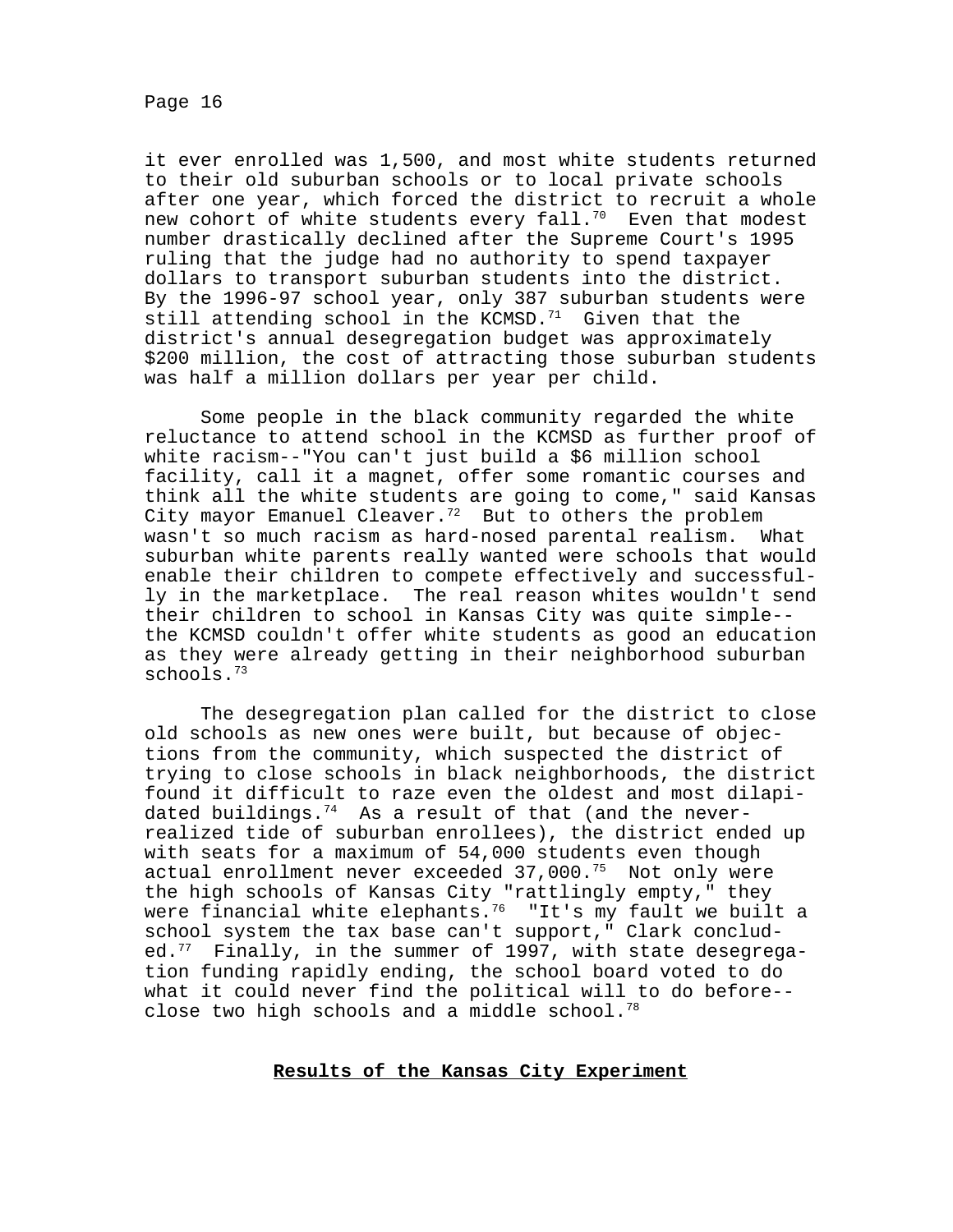By the time Judge Clark took himself off the case in March 1997, he was a deeply frustrated man. For more than 20 years he had devoted 20 percent of his time as a judge to the Kansas City case.<sup>79</sup> And despite all the effort he had made to order the plan, fund the plan, and keep the plan on track--often in the face of intense opposition from the very people he was trying to help--the plan wasn't working. The number of white suburban students attracted to the district by all the new magnet schools was less than 10 percent of the number that Clark had expected. $80$  Year after year the test scores would come out, the achievement levels would be no higher than before, and the black-white gap (one-half a standard deviation on a standard bell curve) would be no smaller.<sup>81</sup>

Although the initial gap was small, by the 12th grade, blacks' scores on standardized tests were about three years behind those of whites  $(10.1 \text{ vs. } 13.1)$ .<sup>82</sup> At Central High School, which tended to attract suburban white computer hackers, white males were five years ahead of black males on standardized tests. $83$  "While there is some good teaching and learning going on in KCMSD schools," Clark concluded in his March 1997 final order, "there is a great deal of poor teaching and little learning in many schools. "84

Despite intense and unrelenting effort, the district also found it impossible to eliminate almost-all-black schools. The reason wasn't racism, either--the district had a black school superintendent, a majority black school board, and a black school board president. In 1996 nonwhite enrollment exceeded 90 percent at 4 high schools, 2 middle schools, and 10 elementary schools. $85$  Clark could have ordered intradistrict transfers to distribute whites equally, but he feared that the white parents would do what other whites had done in the past--enroll their children in private schools or pull up stakes and leave the district or even the state. The border between Kansas City, Missouri, and Johnson County, Kansas, runs right down the middle of the metropolitan area. For people wanting to escape the reach of the court by leaving Missouri entirely, doing so was in some cases as simple as moving across the street.<sup>86</sup>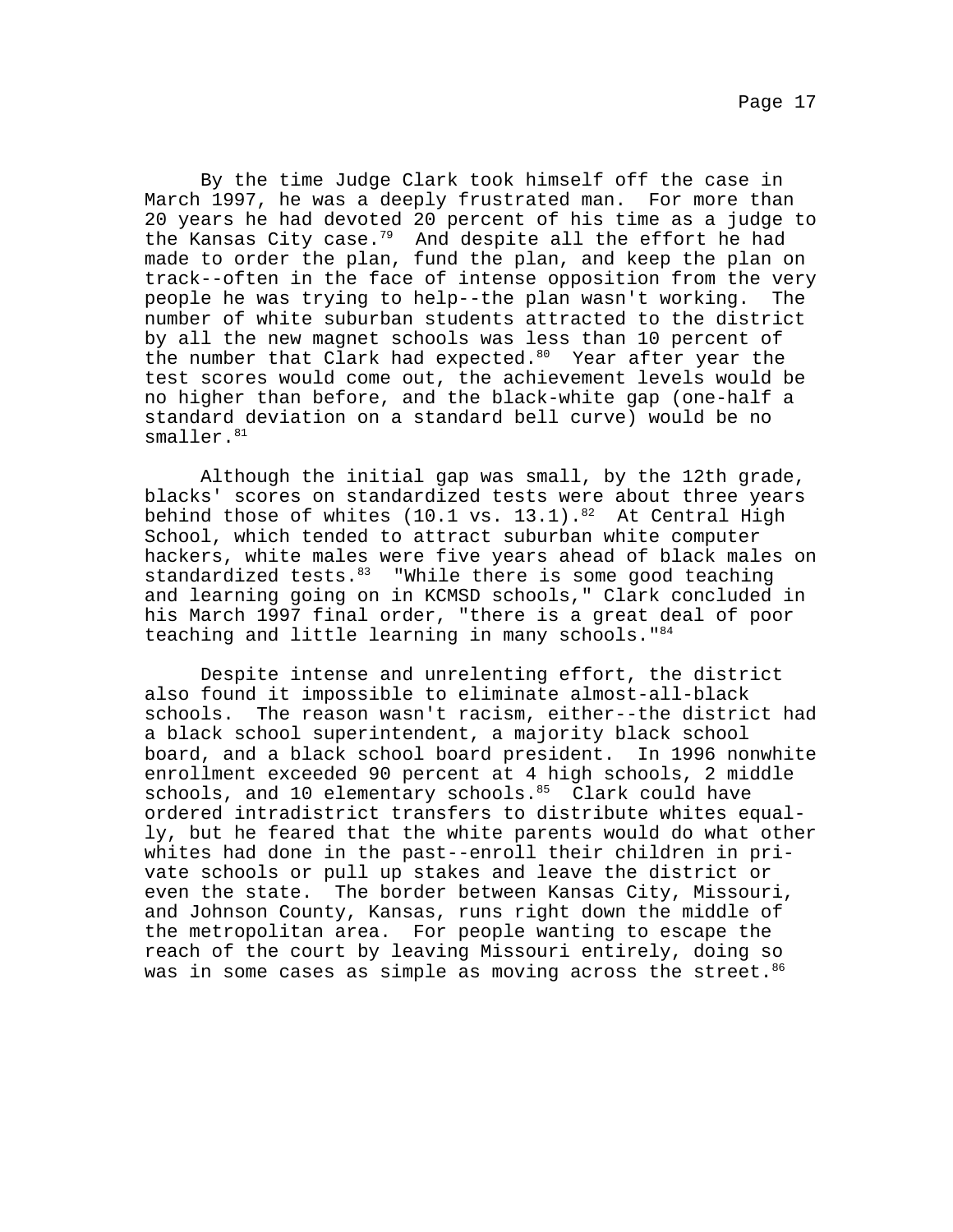Although the district had once hoped to have enough white suburban students to bring down the black/white ratio to 60 percent black, 40 percent white, the percentage of nonwhites (blacks, Hispanics, and Asians) increased every year, going from 73 percent at the start of the desegregation plan to 80 percent in the spring of 1997.87

In his final order, Judge Clark blamed the failure on the district: "Because of the KCMSD's troubled past, the district has lost the confidence of many of its staff, students, parents, and the community at large--already low achievement scores have fallen in the last year or two and the debacles of the School Board have provided near constant fodder for the news media."<sup>88</sup>

The average black student's reading skills increased by only 1.1 grade equivalents in four years of high school.<sup>89</sup> At Central High, complained Clark, black males were actually scoring no higher on standardized tests when they graduated as seniors than they had when they enrolled as freshmen four years before. $90$  Most annoying to the judge, the district seemingly had no idea what it really spent on various budget line items. Instead of adhering to a budget, Clark wrote, the district simply "threw" some money into a given account, and the departments could overspend or underspend as they saw fit. Despite repeated requests from the court, the district couldn't put together a security plan, a staff development program, or a core curriculum--something it had needed since the desegregation plan had gone into effect 12 years earlier.<sup>91</sup>

Clark had reason to be annoyed. Back in 1985 his chief educational adviser had sat on the witness stand in his court and had confidently assured him that, if he funded the proposed plan, student achievement on standardized tests would climb above state averages in less than five years.<sup>92</sup> But then Kansas City got all the money any school district could ever want, and essentially nothing changed.

"I don't know who sold the judge that bill of goods [that students would meet state norms in five years,]" Annette Morgan, a Kansas City Democrat and chairwoman of the Missouri House Education Committee said in 1995. "I always thought that was ludicrous. If they had done that they would have achieved the attention of everyone else because that has not been done any place I know of."<sup>93</sup>

Page 18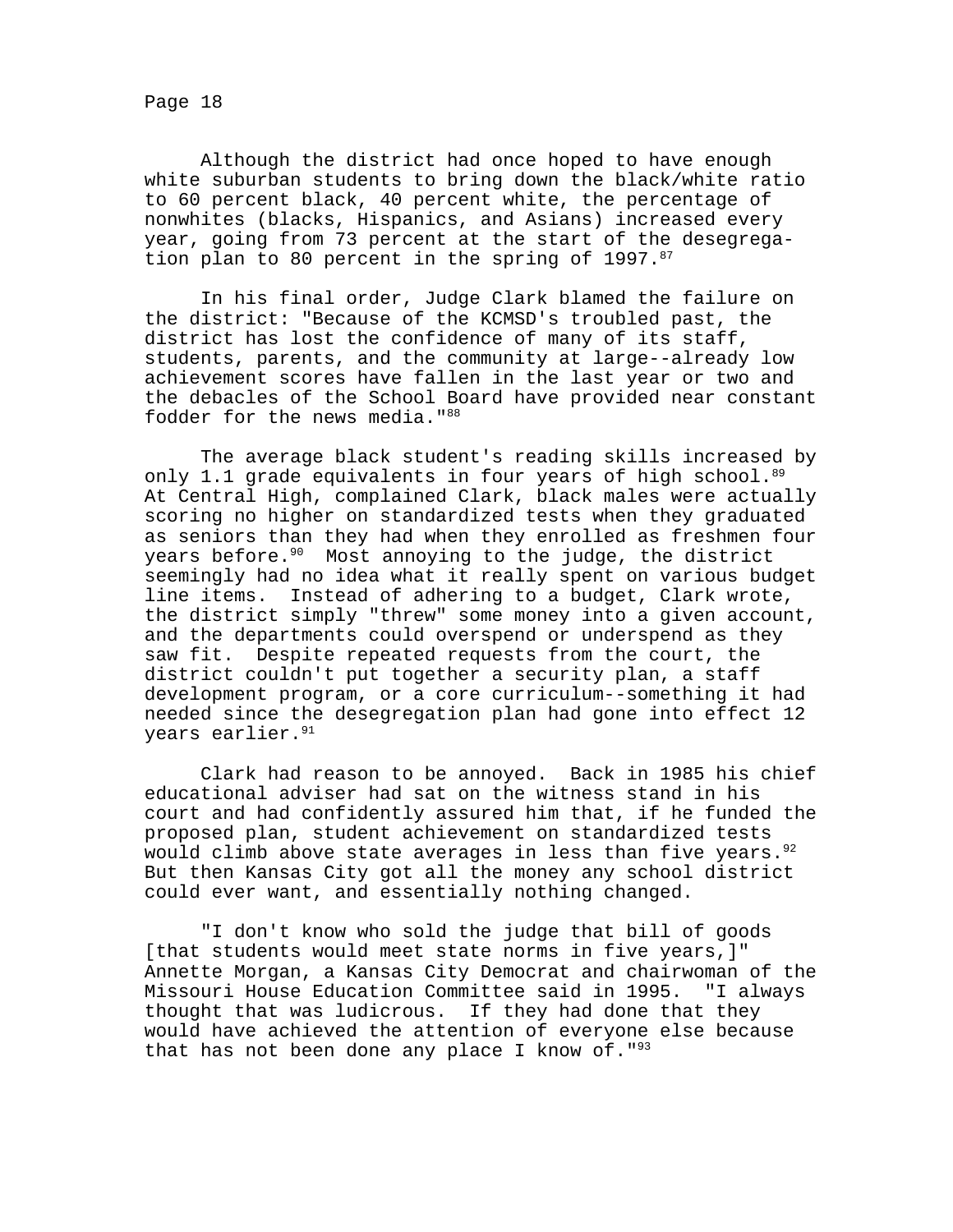No one was more disappointed than former school board president Sue Fulson. "I truly believed," she told the Harvard Project on School Desegregation in 1992, "if we gave teachers and administrators everything they said they needed that they would truly make a huge difference. I knew it would take time, but I did believe by five years into this program we would see not just results, but dramatic results, educationally. And [the fact we didn't] is my bitterest disappointment."<sup>94</sup>

Judge Clark was so disappointed that at one point he suggested that he would keep control of the district until test scores reached national norms. That left Missouri in a bit of a bind. For one thing, no big city school district had ever met national norms (they had their own standard- big city norms), and, as Justice Scalia pointed out in exasperation when the case finally got to the Supreme Court, by definition, "half the country is below national norms!"<sup>95</sup> The other problem was one of incentives. As long as Clark kept control, the state was obligated to send the district upwards of \$100 million a year with no say in how the money was spent. Furthermore, given the extensive facilities and new programs the district had created, it was money the district couldn't do without. If the district did unexpectedly and unaccountably happen to raise test scores to national norms, the money would cease and the district would go bankrupt.

The Kansas City plan did have some successes. The district had perhaps the best facilities in the country. The equipment was state of the art. One former student won a Rhodes scholarship. Some of the students got an opportunity to visit other parts of this country or Europe. David Armor, an educational consultant and sociologist who testified in Clark's court on educational achievement in January 1997, found that the desegregation plan did integrate the system "as far as was possible," given the conditions that existed in Kansas City. "But educationally," he noted, "it hasn't changed any of the measurable outcomes."<sup>96</sup> Scores on standardized tests didn't go up at all. And the average three-grade-level black-white achievement gap was as big as it always had been.

In perhaps the biggest surprise, Armor's studies found that black elementary students who go to magnet schools (which have the highest percentages of whites) score no better on standardized tests than do blacks who go to all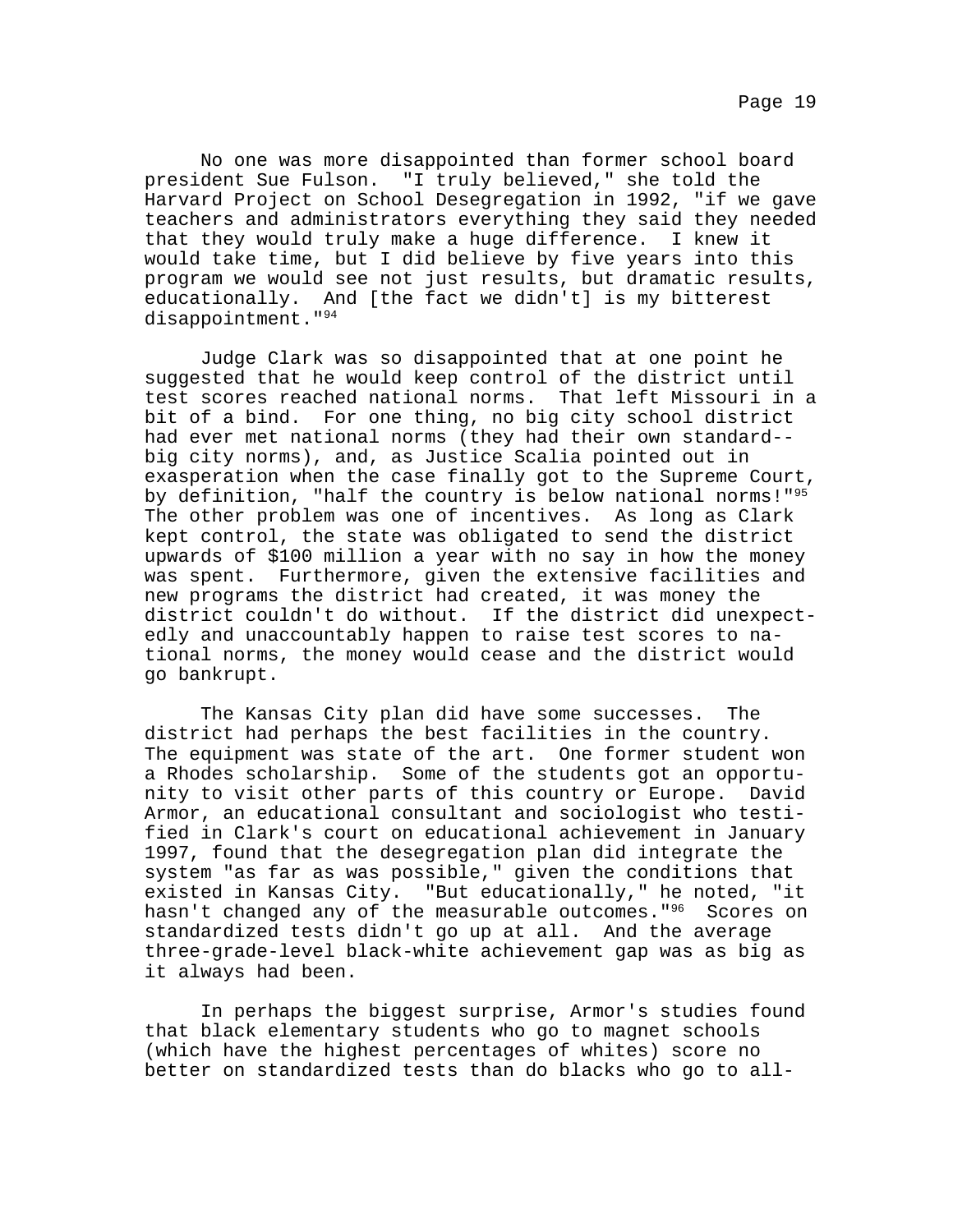black nonmagnet schools. $97$  In short, Armor found that, contrary to the notion on which the whole desegregation plan was founded--that going to school with middle-class whites would increase blacks' achievement--the Kansas City experiment showed that "integration has no effect."<sup>98</sup>

# **How the Desegregation Plan Hurt Kansas City**

The most pressing problem with the Kansas City schools, which were mostly black to begin with, was not that they weren't integrated but that the schools were falling down and the students weren't learning. However, the lawsuit filed by the plaintiffs' attorney didn't concentrate on learning--it focused on segregation. One reason was that Benson initially assumed that segregation was the cause of poor achievement among blacks and once you cured that, bringing up test scores would be a trivial matter.<sup>99</sup>

There was also the practical question of finding a way to pay for the buildings, equipment, programs, amenities, transportation, and salary hikes. As one high school guidance counselor observed, "It's not unconstitutional to give the students a lousy education; it's only unconstitutional to give them a segregated one."<sup>100</sup> If the goal is to get a federal court to pour a billion dollars into a district, Landmark Legal Foundation's then-president Jerald Hill noted in 1995, "you have to come up with a constitutional violation."<sup>101</sup>

In Kansas City, segregation had become the constitutional tail that wagged the educational dog. Back before it became clear that there was no way the district could ever meet the prescribed desegregation ratio of 60 percent black to 40 percent white, Judge Clark's Desegregation Monitoring Committee was forever badgering the district: "Show us your progress. What are we getting for our money? How much integration have you got? How many white kids from the suburbs? What are your [black/white] ratios? What is the disparity index?"<sup>102</sup>

By worrying so much about integration in a district that was already three-quarters nonwhite, the judge and the plaintiffs ended up ignoring a whole list of far more likely reasons for students' lack of achievement. Because of steadfast union opposition, the district rejected merit pay for teachers. $103$  It promoted principals on the basis of their race instead of their merit (which it had no systemat-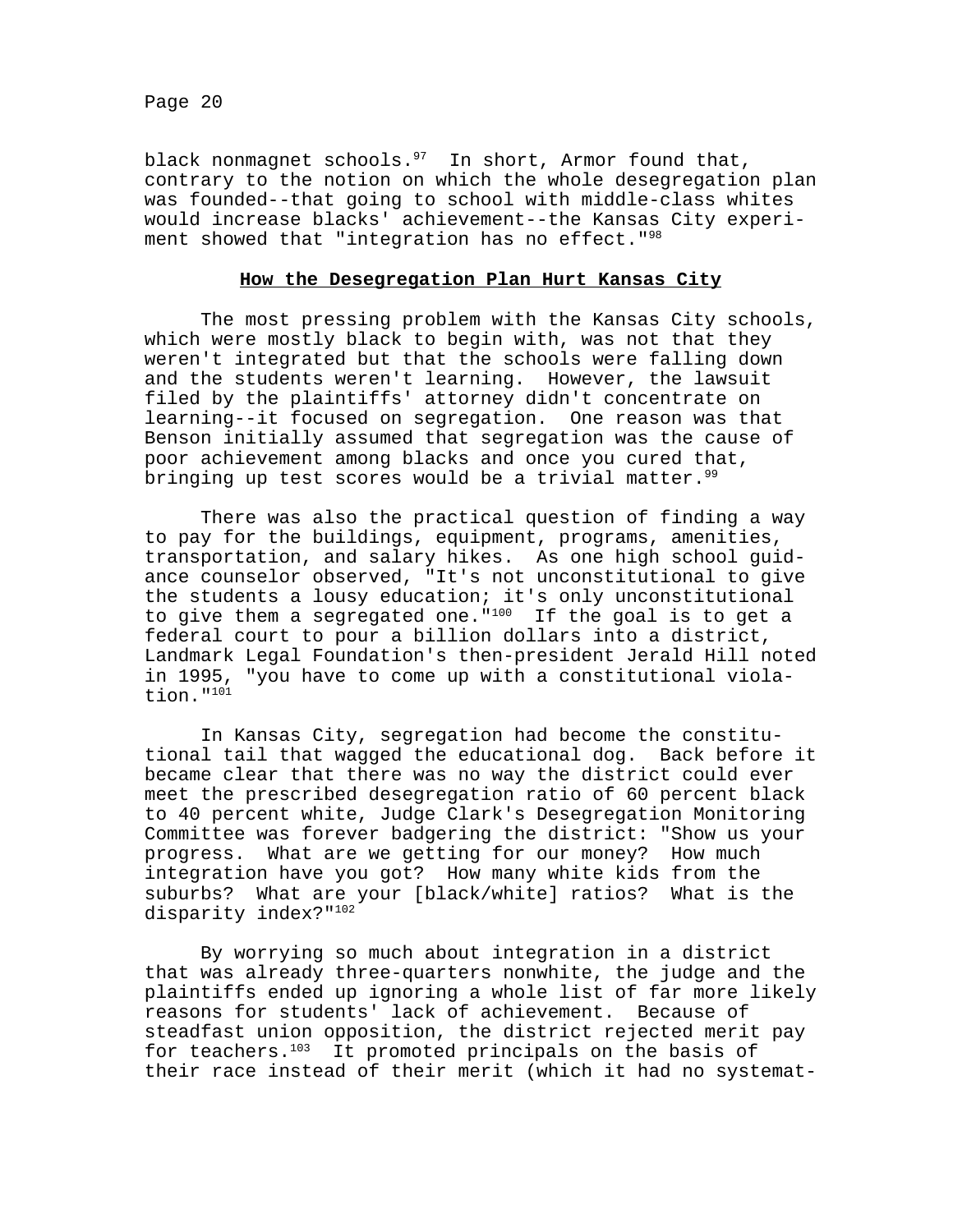ic way to assess in any event). Because it failed to develop a core curriculum, many teachers simply geared their teaching to the Iowa Test of Basic Skills, a standardized multiple choice exam--a short-run strategy that hurt students long term. $104$  For fear such a plan would reduce enrollment and jobs (and possibly show up the school district), the district rejected an initiative by 50 private schools to take 4,000 Kansas City students and educate them in return for vouchers for one-third to one-half of what the district was currently spending. $105$  The KCMSD also rejected an offer by the Missouri Department of Education to run a demonstration school in the district because the state insisted on the right to pick its own teachers.<sup>106</sup>

An overzealous commitment to their desegregation plan sometimes led proponents of the plan to take positions seemingly at odds with their ultimate goal of helping innercity blacks. At one point the Landmark Legal Foundation had to go to court to stop the district from enforcing a quota that allowed desks to sit empty in new magnet schools (waiting for whites who never came) while some overcrowded allblack schools had to house their students in trailers. $107$  If a white suburban student wanted to go to a magnet school, admission was automatic because that brought the district closer to the 60/40 black/white ratio ordered by the judge. If a black student wanted to go to the same school, however, that student often ended up on a waiting list. As a result, some black parents registered their children as white in order to get them into certain schools.<sup>108</sup>

Finally, the district had discovered that it was easier to meet the court's 60/40 integration ratio by letting black students drop out than by convincing white students to move in. As a result, nothing was done in the early days of the desegregation plan about the district's appalling high school dropout rate, which averaged about 56 percent in the early 1990s (when desegregation pressures were most intense) and went as high as 71 percent at some schools (for black males it was higher still).<sup>109</sup>

Although the plan was ostensibly designed to benefit black inner-city students, in practice it required spending hundreds of millions of dollars on fancy facilities to attract white suburban students--who didn't need help--while neglecting the needs of inner-city blacks for health care, counseling, and basic instruction in reading, writing, and arithmetic. $110$  That seeming perversion of logic left some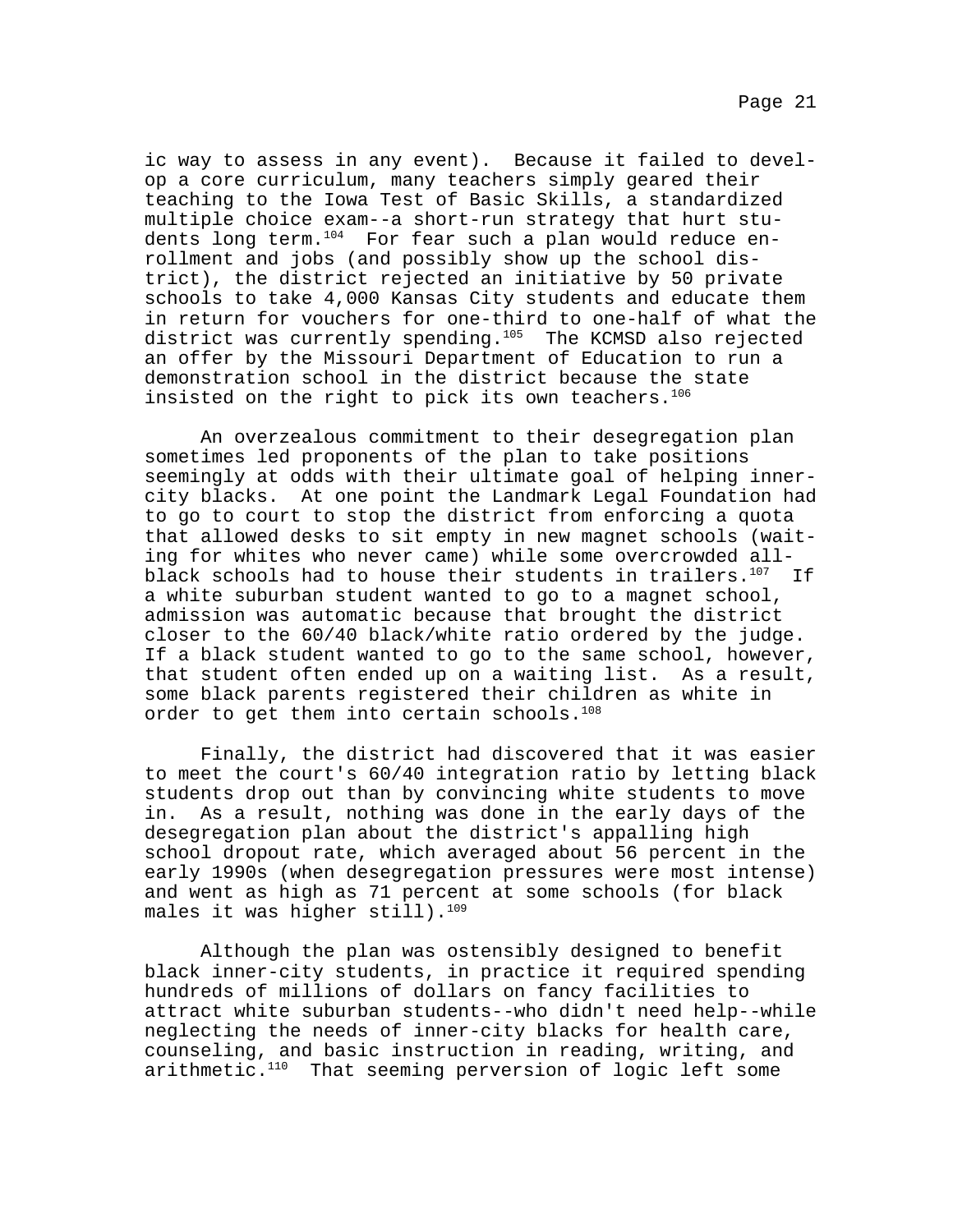Page 22

black parents confused and angry and less than eager to give their full support to a desegregation plan that pulled their children out of neighborhood schools for the questionable benefits of riding across town to go to school with whites whose parents, in some cases, had left the Kansas City schools to avoid blacks in the first place. $111$ 

The fact that the desegregation plan called upon the district to abandon neighborhood schools in favor of a massive magnet busing plan also weighed heavily on Judge Clark. In successful school districts, neighborhood schools are the hub of much community social activity. When students are bused clear across the district to a faraway magnet school, the fabric of the community is torn apart. Such considerations notwithstanding, Clark still came down on the side of busing for desegregation. "There were two objects to the Kansas City plan," he later said. "One was integration and the other was a quality education, and you can't necessarily have both. "<sup>112</sup>

Finally, in June 1995, with \$1.6 billion in desegregation funding down the drain and no end in sight, the U.S. Supreme Court made its third ruling in the case, telling Clark to quit trying to solve social problems beyond his purview; forget about what Chief Justice Rehnquist called "desegregative attractiveness" (building a school system so fancy it will attract students from other districts); quit holding the state hostage until test scores reach national norms; focus his energy on overcoming the vestiges of any remaining discrimination; and, as soon as possible, return control to local authorities.<sup>113</sup>

Although irked by what he regarded as the Court's faulty understanding of the issues, $114$  Judge Clark bowed to the inevitable and two years later in March 1997 began the process of dismantling the desegregation plan by approving an agreement between the state of Missouri and the school district that would end the state's annual \$110 million desegregation payment to the KCMSD after 1999. 115

Clark's final order left many people wondering how the KCMSD would manage to survive without state desegregation funding. Not only would the district lose approximately \$110 million a year from the state, it also stood to lose an additional \$75 million provided by Clark's \$4.96 property tax levy. Eventually the court would have to relinquish control of the district to local authorities (called "re-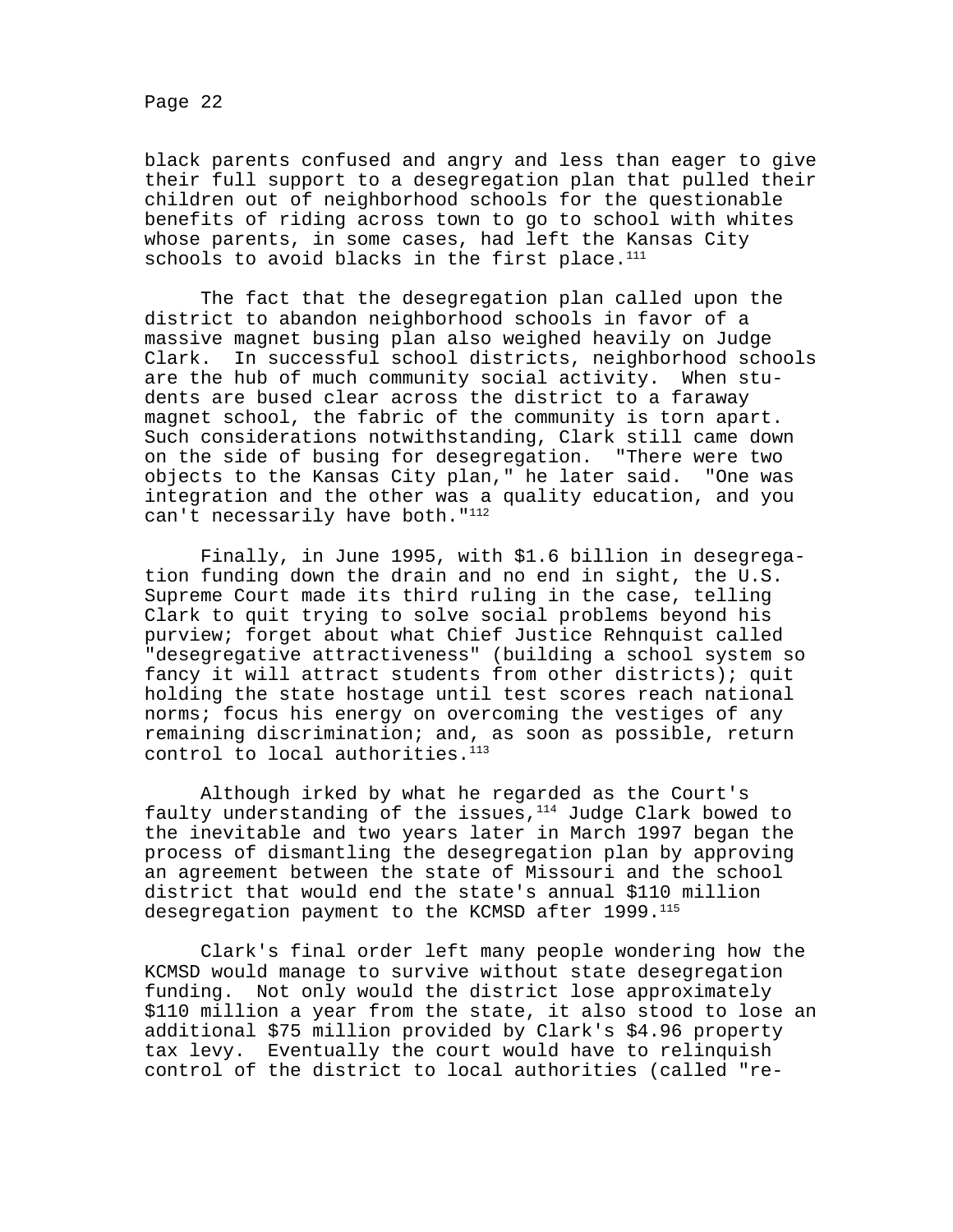storing unitary status"). Once it did that, legal authority for the district's court-ordered property tax increase would expire, allowing the rates to drop back down to the stateordered minimum of \$2.75 per \$100 of assessed value. That \$75 million drop, on top of the already negotiated \$110 million a year drop in state funding, would leave the district--assuming it got no additional help--with a budget of about \$140 million.

Although there are many similarly sized school districts around the country that are surviving quite well on budgets that size, such as Montgomery County, Alabama, and Richmond County (Augusta), Georgia, the KCMSD would probably need a minimum of \$240 million a year to survive.<sup>116</sup> It had too many built-in expenses. The magnet school busing plan alone cost \$30 million a year. The district had too many schools that were only half full. Many schools had extensive landscaping and athletic facilities, as well as expensive high-tech heating and air conditioning systems. $117$  Just the cost of heating the much-ballyhooed 650,000-gallon Olympic-sized swimming pool at Central High ran to several hundred thousand dollars a year.

For his part, Judge Clark was miffed at what seemed to him to be some kind of informal collusion between the state and the district to convince him to withhold unitary status (and thus keep his property tax levies from expiring). "It is not the duty of this court to ensure funding for the KCMSD," he pointed out in his final order. If the district needed more money after the court orders expired, it ought to submit a property tax increase to the voters, or the state legislature ought to put together some kind of longterm financial aid package.

Even so, in his final order of March 1997, Judge Clark expressed deep concern over what would happen to the KCMSD when a subsequent court finally did return control of the district to local authorities. Given its past performance, he wrote, the district would probably cut school services rather than reduce its "lavish" administration. To prevent that, he urged whatever judge took his place on the case to consider appointing a special master to run the district until such time as it proved itself capable of handling its own affairs. "The KCMSD must come to grips with fiscal reality," he wrote. "It cannot continue to spend money on either excess or incompetent personnel."<sup>118</sup>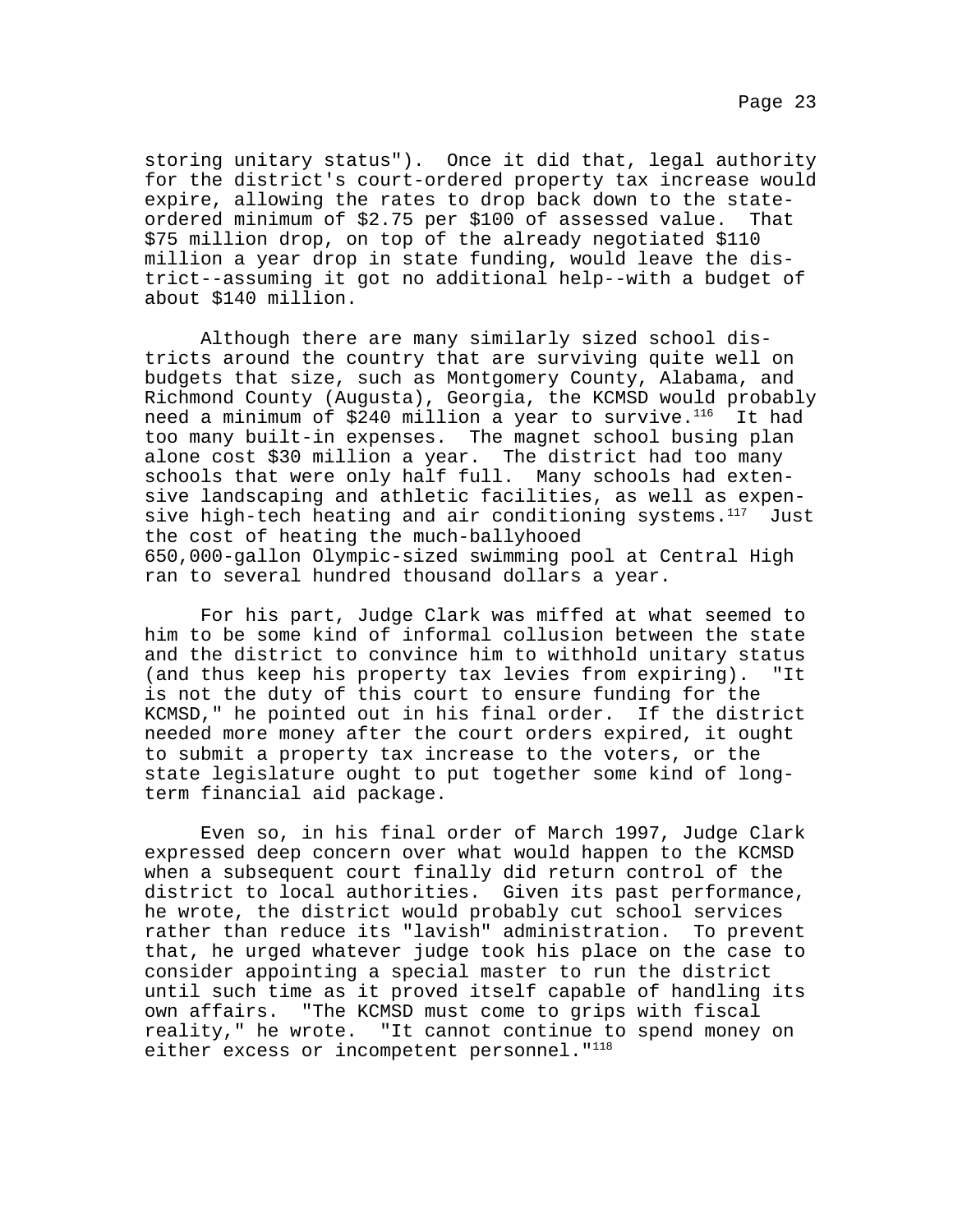#### **What Went Wrong**

At one time the Kansas City experiment was going to be a progressive light unto the educational nation. Instead, it became the most expensive desegregation plan in the nation and, in terms of achievement-bang-for-the-educational-buck, the biggest failure, too. Kansas City did all the things that educators had always said needed to be done to increase student achievement--it reduced class size, decreased teacher workload, increased teacher pay, and dramatically expanded spending per pupil--but none of it worked.

Although official class size in the KCMSD ranged from 22 per room in kindergarten to 25 in high school, so many students cut classes that the effective class size was often closer to  $15.^{119}$  If such small class sizes were helping achievement, it didn't show up on exams. Neither did attempts to reduce the teacher workload. At Central High, complained Clark, teachers taught only three classes per day, but student scores on standardized tests were lower at Central than they were at schools where teachers taught six daily classes.<sup>120</sup>

Although Kansas City did increase teacher pay a total of 40 percent to an average of about \$37,000 (maximum was \$49,008 per year for Ph.D.s with 20 years experience), test scores for the district were consistently below state and national averages. $121$  Parochial school teachers, in contrast, earned an average of \$24,423, but their students' test scores were consistently above state and national averages.<sup>122</sup>

In fact, the supposedly straightforward correspondence between student achievement and money spent, which educators had been insisting on for decades, didn't seem to exist in the KCMSD. At the peak of spending in 1991-92, Kansas City was shelling out over \$11,700 per student per year. $123$  For the 1996-97 school year, the district's cost per student was \$9,407, an amount larger, on a cost-of-living-adjusted basis, than any of the country's 280 largest school districts spent. $124$  Missouri's average cost per pupil, in contrast, was about \$5,132 (excluding transportation and construction), and the per pupil cost in the Kansas City parochial system was a mere \$2,884.<sup>125</sup>

The lack of correspondence between achievement and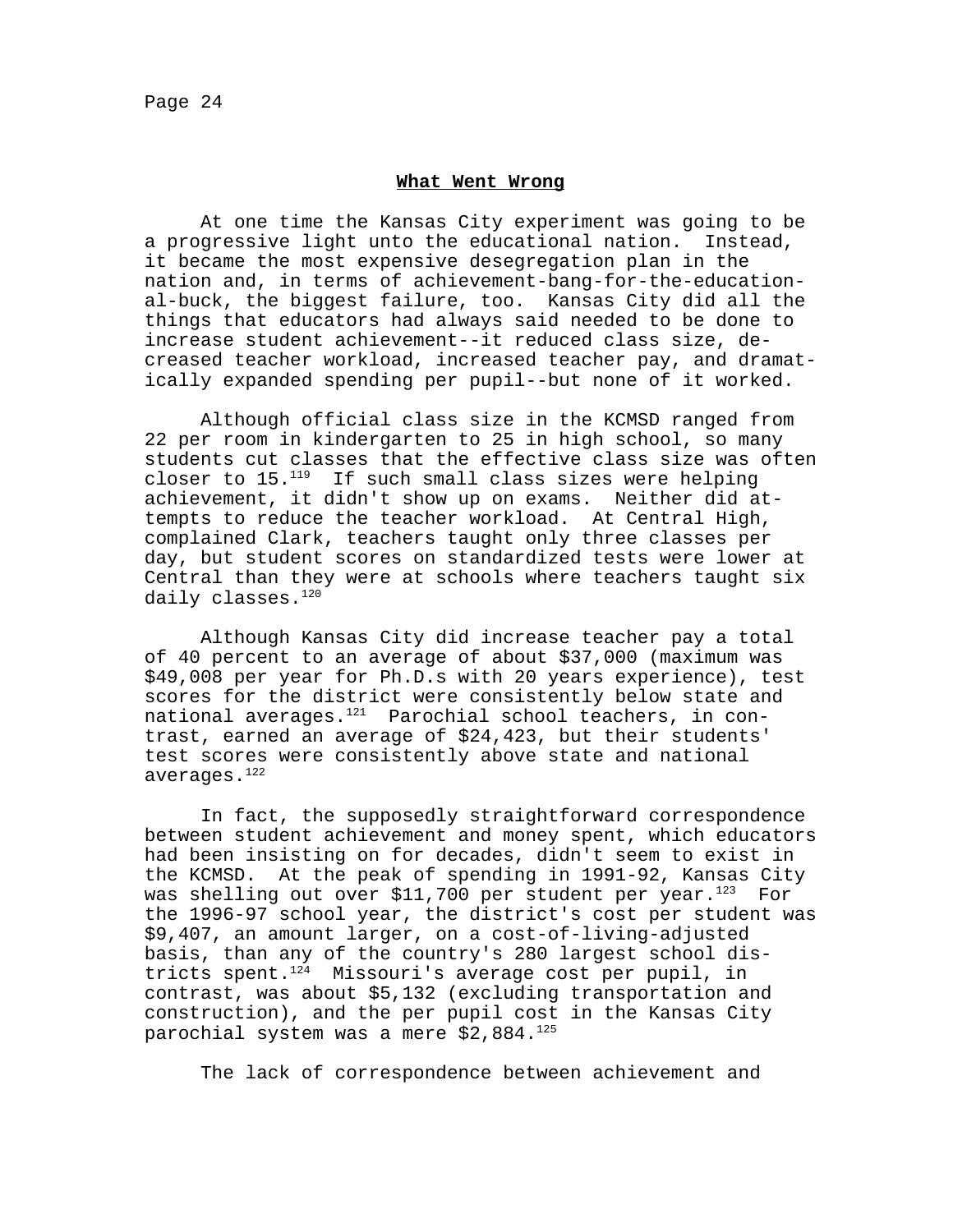money was hardly unique to Kansas City. Eric Hanushek, a University of Rochester economist who testified as a witness regarding the relationship between funding and achievement before Judge Clark in January 1997, looked at 400 separate studies of the effects of resources on student achievement. What he found was that a few studies showed that increased spending helped achievement; a few studies showed that increased spending hurt achievement; but most showed that funding increases had no effect one way or the other.<sup>126</sup>

Between 1965 and 1990, said Hanushek, real spending in this country per student in grades K-12 more than doubled (from \$2,402 to \$5,582 in 1992 dollars), but student achievement either didn't change or actually fell. And that was true, Hanushek found, in spite of the fact that during the same period class size dropped from 24.1 students per teacher to 17.3, the number of teachers with master's degrees doubled, and so did the average teacher's number of years of experience.<sup>127</sup>

As Hanushek saw it, the real problem in American public education wasn't so much financial as structural. There were no incentives in the current system to improve student performance--nothing rested on whether students achieved or not. The KCMSD should have been looking at incentives to increase academic productivity, such as merit pay, charter school vouchers, rewards for successful teachers, and penalties for unsuccessful ones. But the KCMSD, along with virtually the entire educational establishment, was institutionally biased against the notion of competition. As a result, state and federal governments had "spent tens of billions of dollars on school reforms over the last 15 years with nothing to show for it.  $128$  That didn't mean that money couldn't ever be important, Hanushek said, only that "in the current structure it doesn't help."<sup>129</sup>

# **Conclusion**

All the money spent in Kansas City brought about neither integration nor higher levels of achievement. The lessons of the Kansas City experiment should stand as a warning to those who would use massive funding and goldplated buildings to encourage integration and improve education:

• The political realities of inner-city Kansas City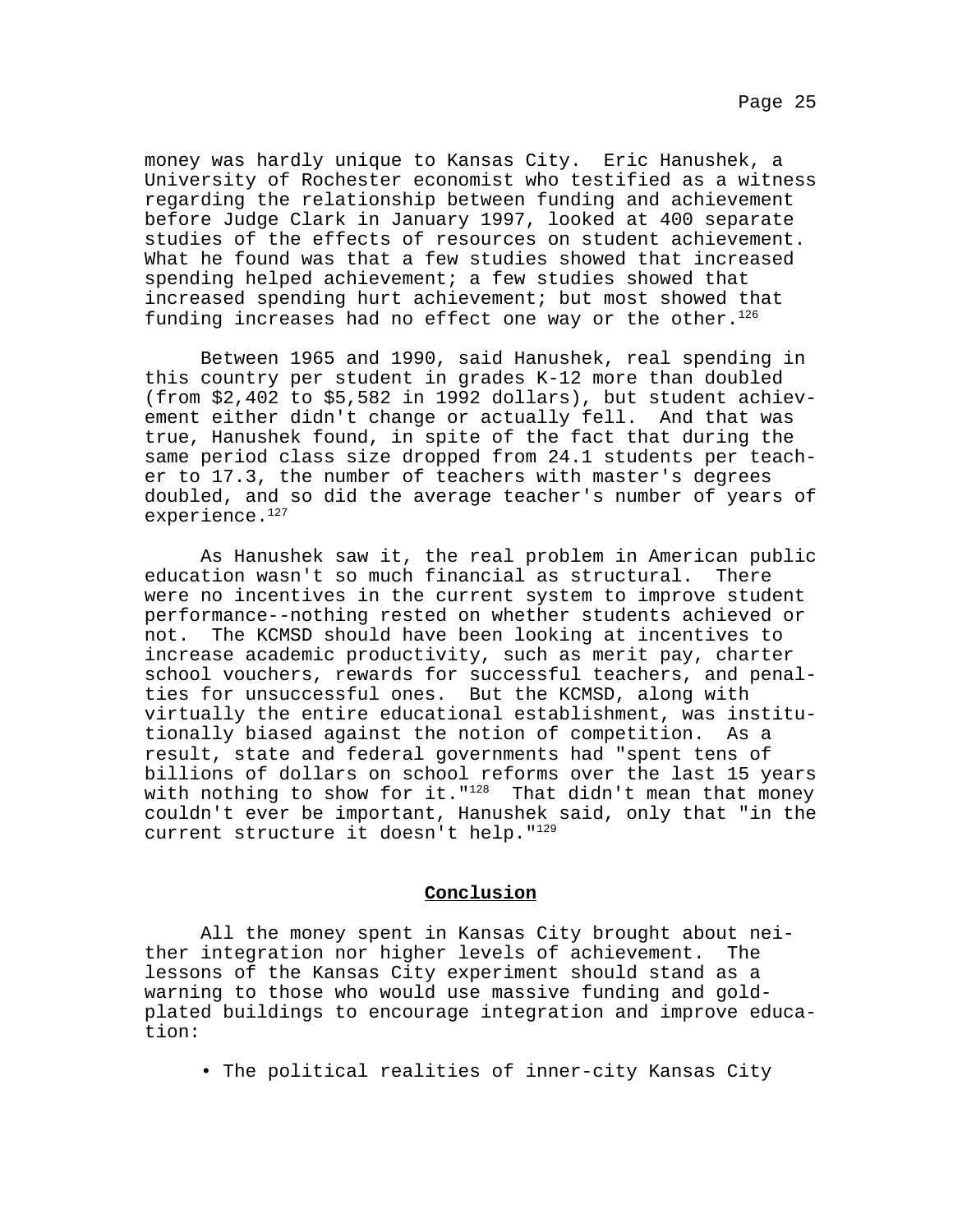made it impossible to fire incompetent teachers and principals and hire good ones.

• Because the community regarded the school system as much as an employment opportunity as an educational institution, less than half the education budget ever made it to the classroom.

• School superintendents found it hard to function because every decision was second-guessed by the courtappointed monitoring committee; the attorney for the plaintiffs; and the state of Missouri, which was paying most of the bills.

• Because the designers of the Kansas City plan assumed that inner-city blacks couldn't learn unless they sat in classrooms with middle-class whites, the district wasted exorbitant amounts of time and money on expensive facilities and elaborate programs intended to attract suburban whites instead of focusing its attention on the needs of inner-city blacks.

• By turning virtually every school in the district into a magnet school, the Kansas City plan destroyed schools as essential parts of neighborhoods, fractured neighborhoods' sense of community, and alienated parents.

• The mechanism used to fund improvements to the school system (a federal desegregation lawsuit) deflected attention from the real problem--the need to raise black achievement.

• The ideological biases of local educators and politicians, and the federal court, made them reject solutions that might have worked, such as merit pay, charter schools, or offers by private schools to educate students in return for vouchers.

• Because the district had no way to evaluate the performance of teachers and administrators, promotions couldn't be based on merit.

• The desegregation plan created inverse achievement incentives--the district got hundreds of millions of extra dollars in court-ordered funding each year but only if student test scores failed to meet national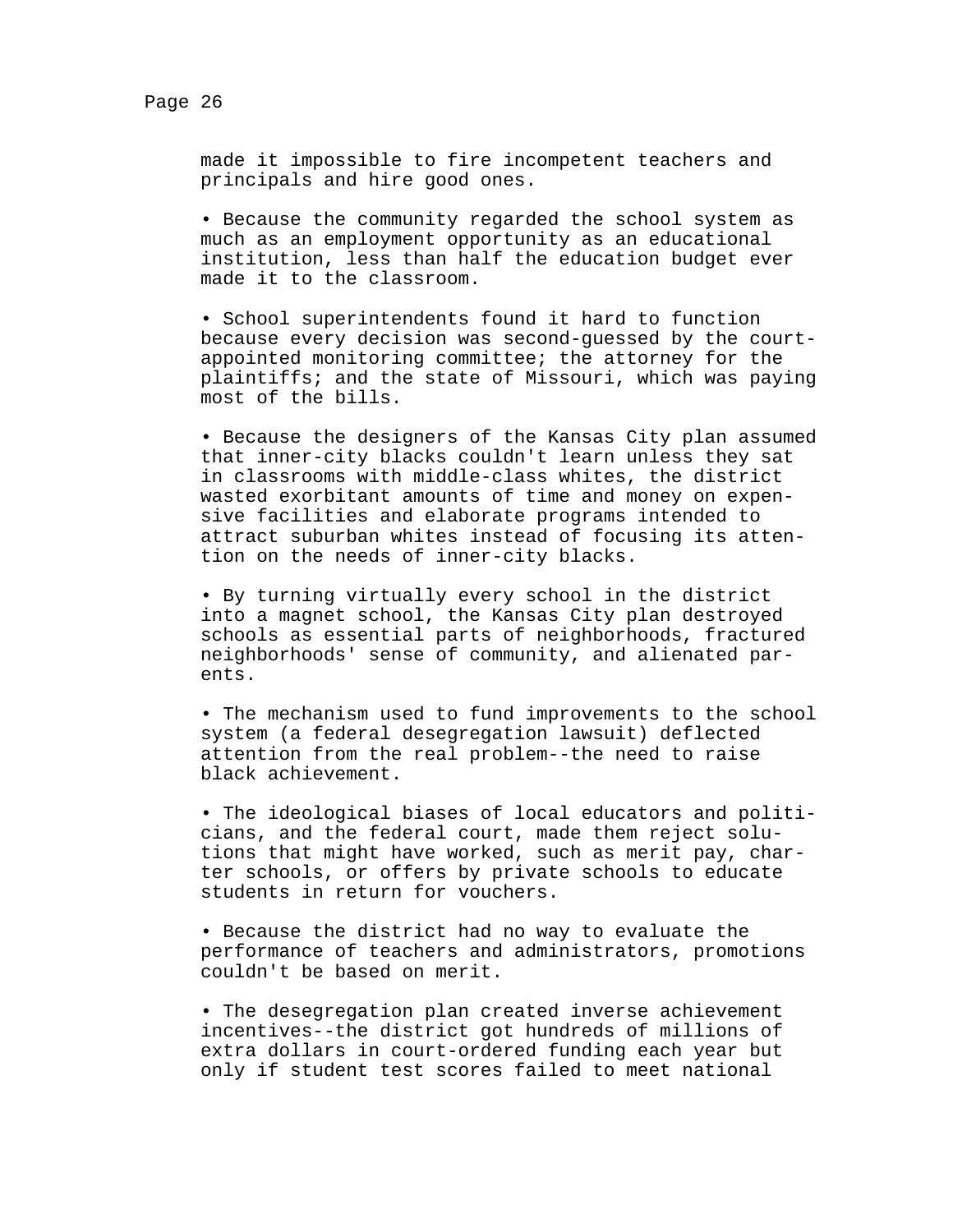norms.

#### **Postscript: Confirmation from Sausalito**

People who believe there's a strong connection between money spent on education and student achievement have a hard time explaining what's going on in the tiny 284-student Sausalito, California, Elementary School District. The district spends more than \$12,300 per student each year- nearly three times the state average. $130$  Students go to school in freshly painted buildings, with manicured lawns and new playground equipment. Class size is a mere 16 students per room, half that of many larger districts. The district has special instructors for art, drama, science, and computers. Yet, when it comes to student achievement, none of that seems to matter. Test scores are the lowest in Marin County; a third of the students are in special education classes; classrooms are "chaotic"; teachers are "frustrated, distressed and exhausted" and afraid to "turn their backs" on their classes.<sup>131</sup>

How could that happen in Sausalito, a wealthy liberal community of some 7,200 artists, writers, and professionals just across the bay from San Francisco at the northern end of the Golden Gate Bridge? "Why," asked one Los Angeles Times reporter, "aren't children performing better in a district that wants for nothing money can buy?" $132$ 

One reason, certainly, is parental influence, or lack thereof. Sausalito shares its school district with an unincorporated area called Marin City, a federal housing project built to house the families of workers who flocked to area shipyards to build oil tankers during World War II. The contrast between Marin City and Sausalito couldn't be more striking. Sausalito, which is 94 percent white, has an average family income of \$107,500, an unemployment rate of 3.8 percent, and hillside homes that overlook San Francisco Bay. Marin City, in contrast, suffers from a 38 percent unemployment rate; two-thirds of its 2,000 residents live in public housing best known for fostering dependence on welfare, crime, alcoholism, and drug abuse. $133$ 

Even so, the situation of the schools was stable until 1990, when the Department of Defense closed three nearby bases. When the military left, a lot of social stability went with it and the schools quickly began to deteriorate.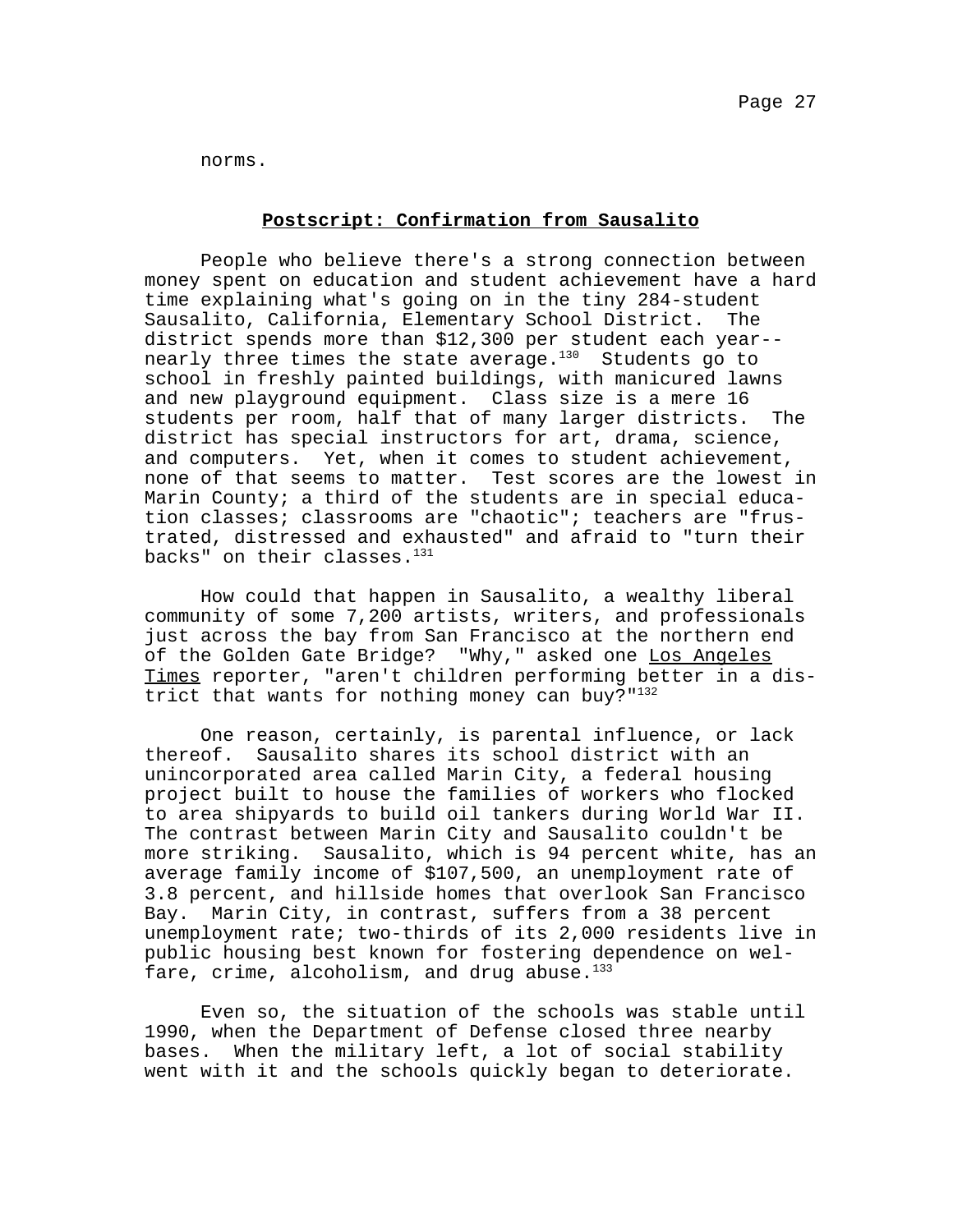Concerned white parents began to transfer their children from the local public schools to private schools. By 1997 only 13 of the estimated 200 elementary-school-age children in Sausalito were going to school in their own school district. $134$  Eighty percent of the district's students were

black, and most came from Marin City.

 Their chaotic home life came with them to the classroom. Students were "disruptive, ill-trained, ill-prepared, often without the most basic academic and social skills."<sup>135</sup> During the 1996-97 school year, teachers and principals called the police on 50 different occasions. According to a Marin County civil grand jury report, the district lacked strong leadership, the teachers were demoralized, and the students were so violent that the teachers feared "turning their backs" on them.<sup>136</sup>

When parents complained, some board school members blamed low test scores on poverty, unemployment, and drugs. But a group of concerned parents pointed out that there were schools in San Francisco and nearby San Rafael where students had just as many disadvantage and those students were doing fine.

Many people have suggested ideas for improving the schools: replacing the school board; hiring a dean and a full-time counselor for troubled children; coming up with a new curriculum; encouraging parental involvement, now close to nonexistent; and improving communication. $137$  So far, however, no one has suggested solutions that might actually work. One reason is that school officials are so wedded to the notion that money is the solution to low achievement that, when they have money and it doesn't help, they don't know what to do.

In the meantime, they ignore ideas that might work. They might fire poor teachers and reward good ones with merit pay, give parents vouchers so they could send their children to private schools, or stop trying to solve the problem of dysfunctional families after the fact and look upstream for a solution--the elimination of welfare to end the resulting social chaos.

Page 28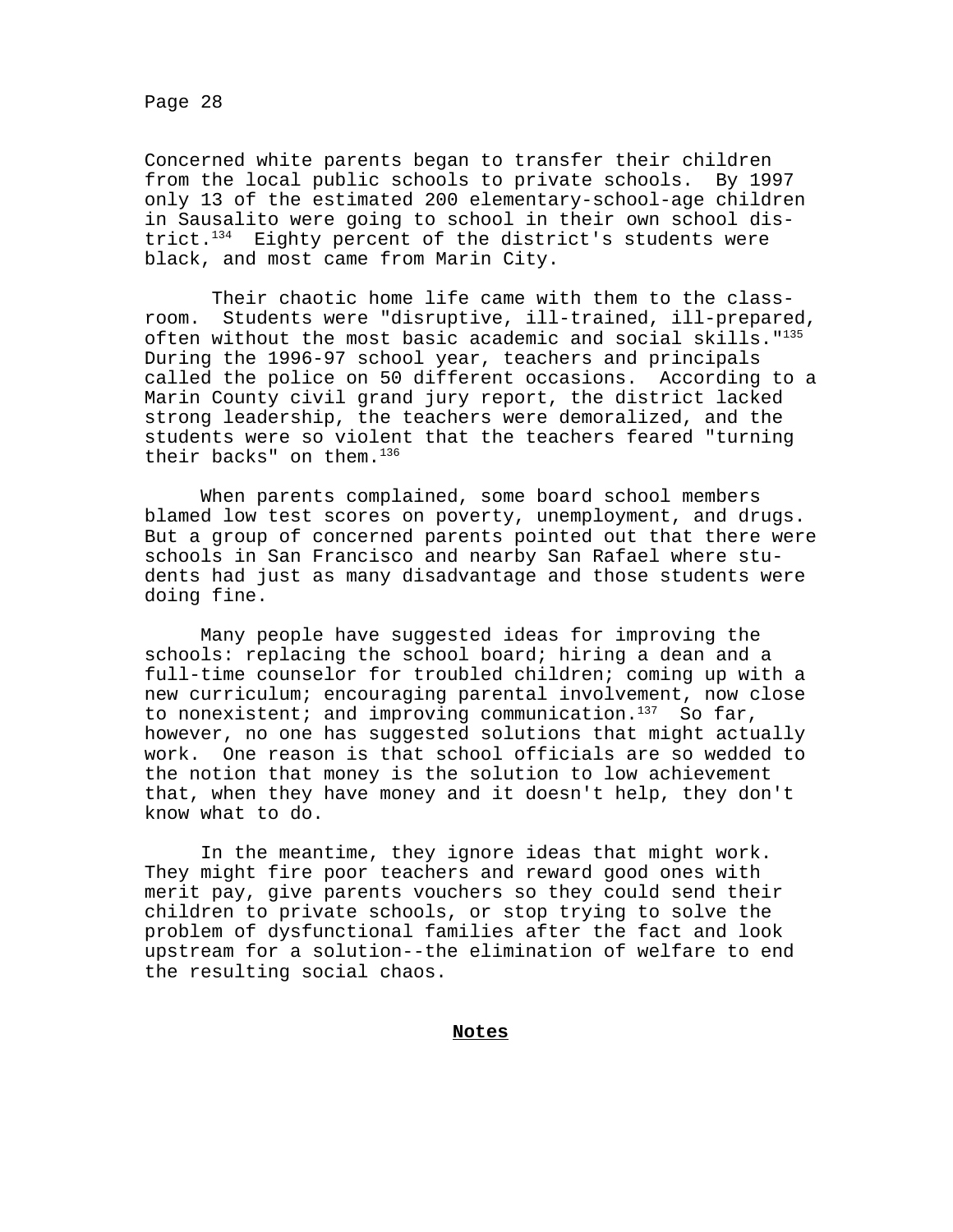1. Jenkins v. Missouri, 959 F. Supp. 1151 (W.D. Mo., 1997), order of Judge Russell Clark. Cited hereafter as Clark, order.

2. Arthur Benson, "School Segregation and Desegregation in Kansas City," www.bensonlaw.com/deseg/deseg\_history.htm, work in progress, Spring 1995 with 1996 epilogue.

3. Author's interview with attorney Arthur Benson, August 24, 1995.

4. Author's interview with former Kansas City school board president Sue Fulson, September 13, 1995.

5. Author's interview with Benson, August 24, 1995.

6. Alison Morantz, Harvard graduate student, intreview with Judge Russell Clark for the Harvard Project on School Desegregation, September 2, 1992. The project published "Money, Choice and Equity in Kansas City" in April 1994. Morantz provided the author transcripts of the interviews she conducted.

7. School District of Kansas City, Missouri v. Missouri, 438 F. Supp. 830 (W.D. Mo., 1977).

8. School District of Kansas City, Missouri v. Missouri, 460 F. Supp. 421 (W.D. Mo., 1978).

9. Jenkins v. Missouri. 593 F. Supp. 1487 (W.D. Mo., 1984).

10. Ibid.

11. Jenkins v. Missouri, 672 F. Supp. 400 (W.D. Mo., 1987).

12. Author's interview with Benson, August 24, 1995.

13. Ibid.

14. Author's interview with Alison Morantz, September 8, 1995.

15. Stephen Chapman, "An Educational Experiment Yields Some Astonishing Sobering Lessons," Chicago Tribune, June 22, 1995.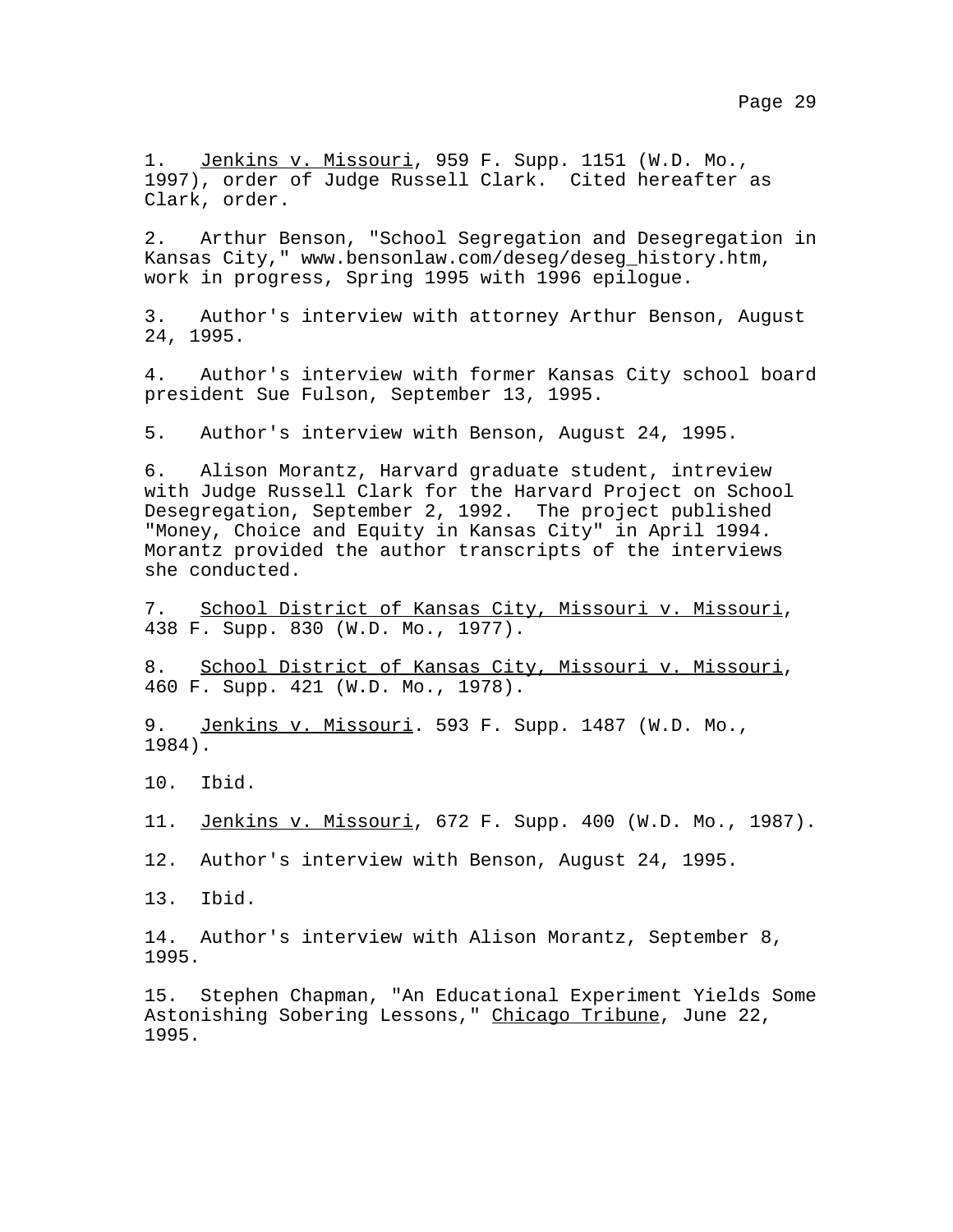Page 30

16. Alison Morantz, interview with Sue Fulson for the Harvard Project on School Desegregation, August 26, 1992.

17. Author's interview with Benson, August 24, 1995.

18. Author's interview with Missouri attorney general Jay Nixon, September 13, 1995. Cited hereafter as Nixon.

19. Author's interview with George Mason University sociologist David Armor, July 24, 1997. Cited hereafter as Armor.

20. Author's interview with Fulson.

21. Desegregation Division, Missouri Department of Elementary and Secondary Education.

22. Lynn Horsley, "Audit Suggests Possible Savings," Kansas City Star, August 8, 1997.

23. Author's interview with Kansas City attorney Clinton Adams, September 8, 1995. Cited hereafter as Adams.

24. Author's interview with Fulson.

25. Author's interview with Benson, August 24, 1995.

26. Author's interview with former school board member Paul Ballard, Septemvber 19, 1995. Cited hereafter as Ballard.

27. Author's interview with Springfield attorney Ed Payton, September 15, 1995. Cited hereafter as Payton.

28. Author's interview with Missouri state attorney John Munich, September 14, 1995. Cited hereafter as Munich.

29. Lynn Horsley, "Costs of KC's Improvements," Kansas City Star, November 18, 1991.

30. Nixon.

31. Quoted in Jim Mosely, "Kansas City's Plush Schools Lure Students," St. Louis Post Dispatch, February 9, 1992.

32. Author's interview with Kansas City Catholic diocese school superintendent Sister Anne Shepard, August 20, 1997. Cited hereafter as Shepard.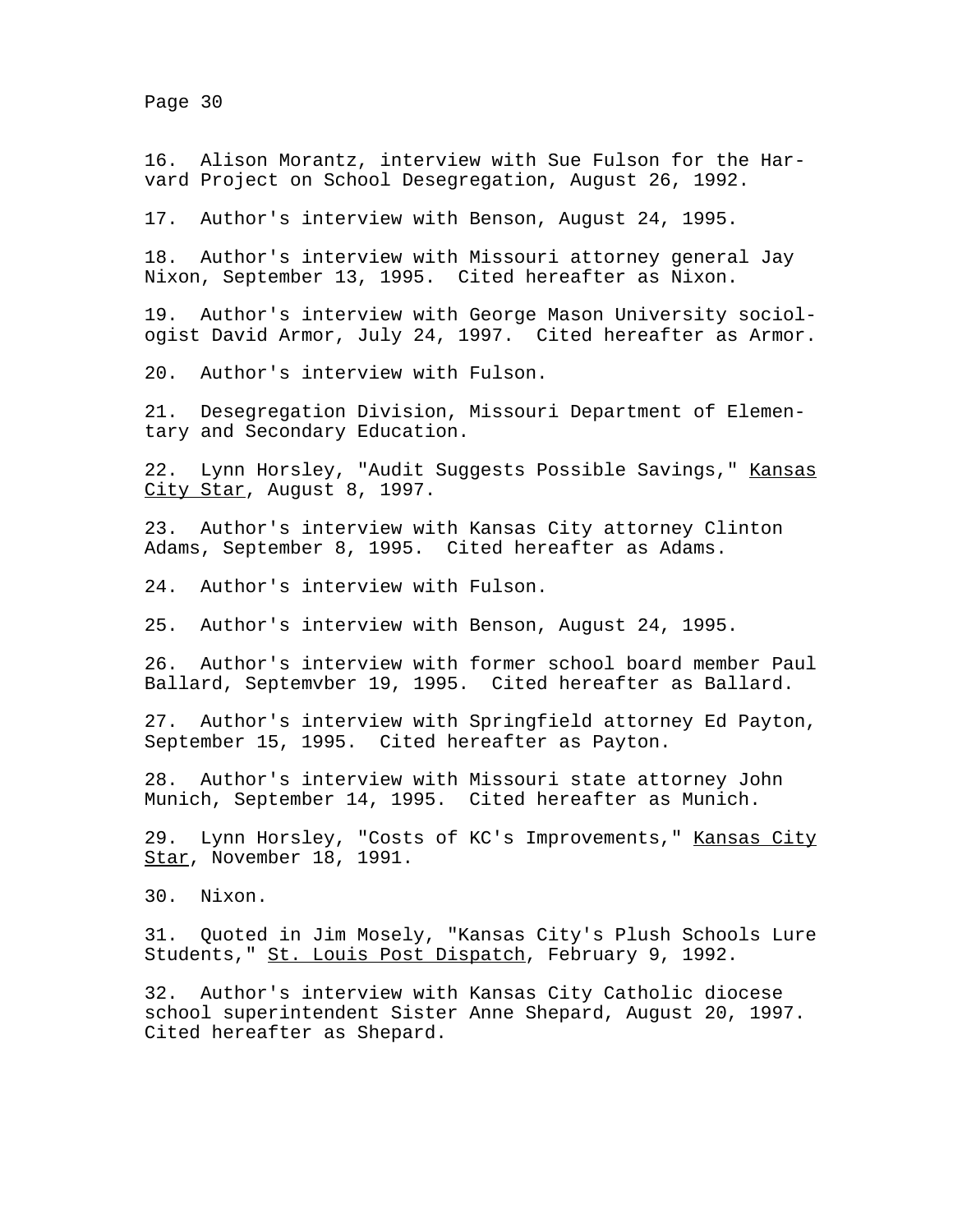34. Nixon.

35. Charles Crumpley and Lynn Horsley, "Who Pays the Price?" Kansas City Star, May 10, 1994.

36. Payton.

37. Ibid.

38. Author's interview with Kansas City attorney Richard Miller, September 13, 1995. Miller filed a petition with the court on behalf of black parents asking Clark to approve a voucher plan to allow black children to attend desegregated private schools. The matter was dropped after Miller's "angel" ran out of money.

39. Author's interview with state legislator Annette Morgan, September 14, 1995. Cited hereafter as Morgan.

40. Morantz, interview with Clark.

41. Ibid.

42. Author's interview with Landmark Legal Foundation attorney Mark Bredemeir, August 8, 1995.

43. Blake Hurst, "Runaway Judge," American Enterprise, May-June 1995, pp. 53-56.

44. Author's interview with Benson, August 24, 1995.

45. Author's interview with Judge Russell Clark, September 15, 1996.

46. Author's interview with Fulson.

47. Author's interview with Clark.

48. Missouri v. Jenkins, 110 S. Ct. 1651 (1990).

49. Ibid. at 1666.

50. Ibid. at 1667.

51. Jenkins v. Missouri, 855 F.2d 1295 (8th Cir., 1988).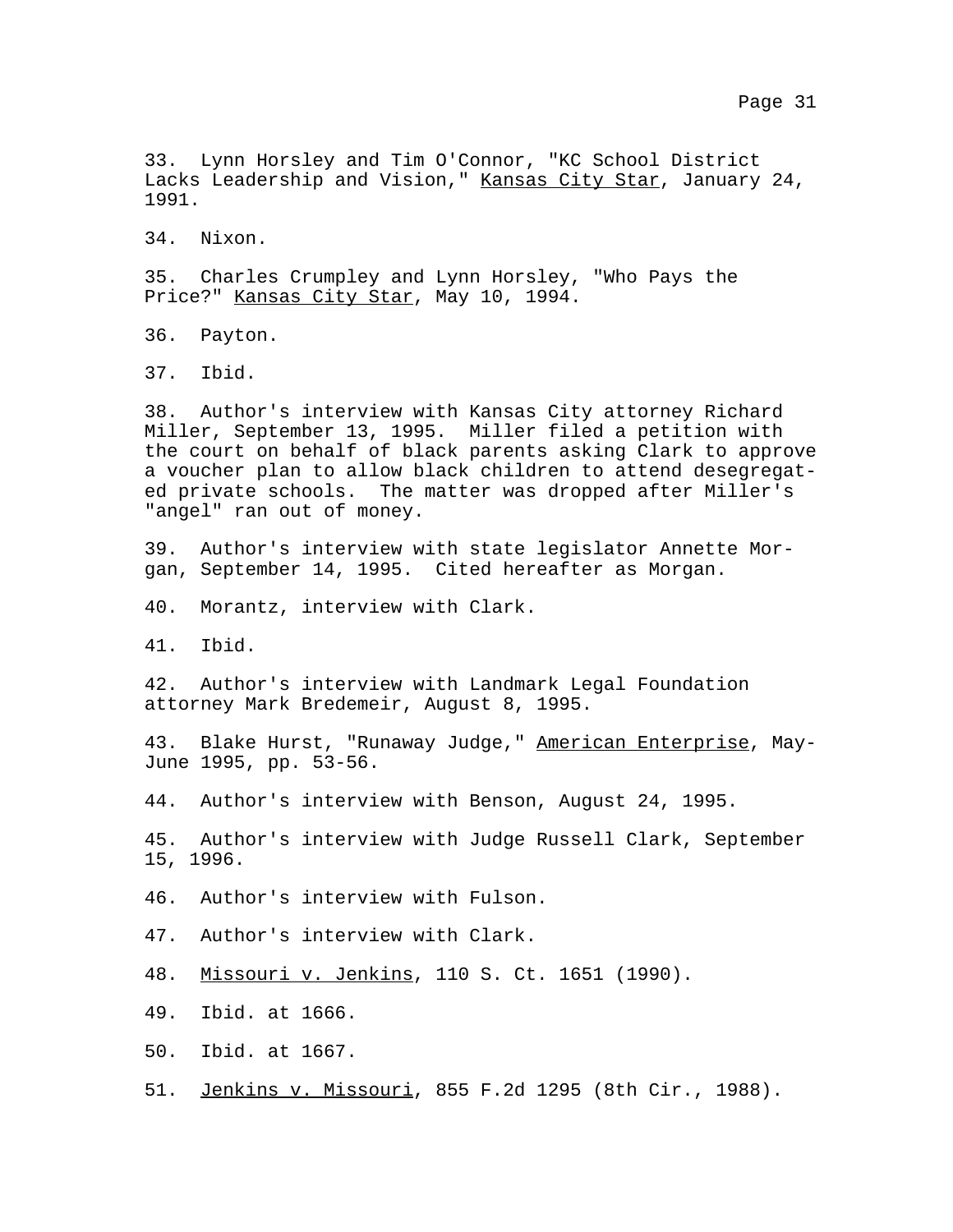Page 32

- 52. Ballard.
- 53. Author's interview with Fulson.
- 54. Ibid.
- 55. Ballard.
- 56. Ibid.
- 57. Author's interview with Fulson.
- 58. Author's interview with Benson, August 24, 1995.
- 59. Ballard.
- 60. Clark, order at 1174.
- 61. Author's interview with Benson, August 24, 1995.
- 62. Ibid.
- 63. Adams.
- 64. Author's interview with Benson, August 24, 1995.

65. Alison Morantz, interview with Kansas City mayor Emanuel Cleaver for the Harvard Project on School Desegregation, August 3, 1992.

66. Author's interview with Benson, August 24, 1995.

67. Ibid.

68. Adams.

69. Twenty-five percent of the KCMSD's 37,000 students were white. Thus, to meet the court-mandated ratio of 40 percent white to 60 percent black, the district needed to attract 10,000 additional white students.

70. Author's interview with Gene Eubanks, professor of education at the University of Missouri, Kansas City, September 12, 1995.

71. Desegregation Division, Missouri Department of Elementary and Secondary Education.

72. Morantz interview with Cleaver.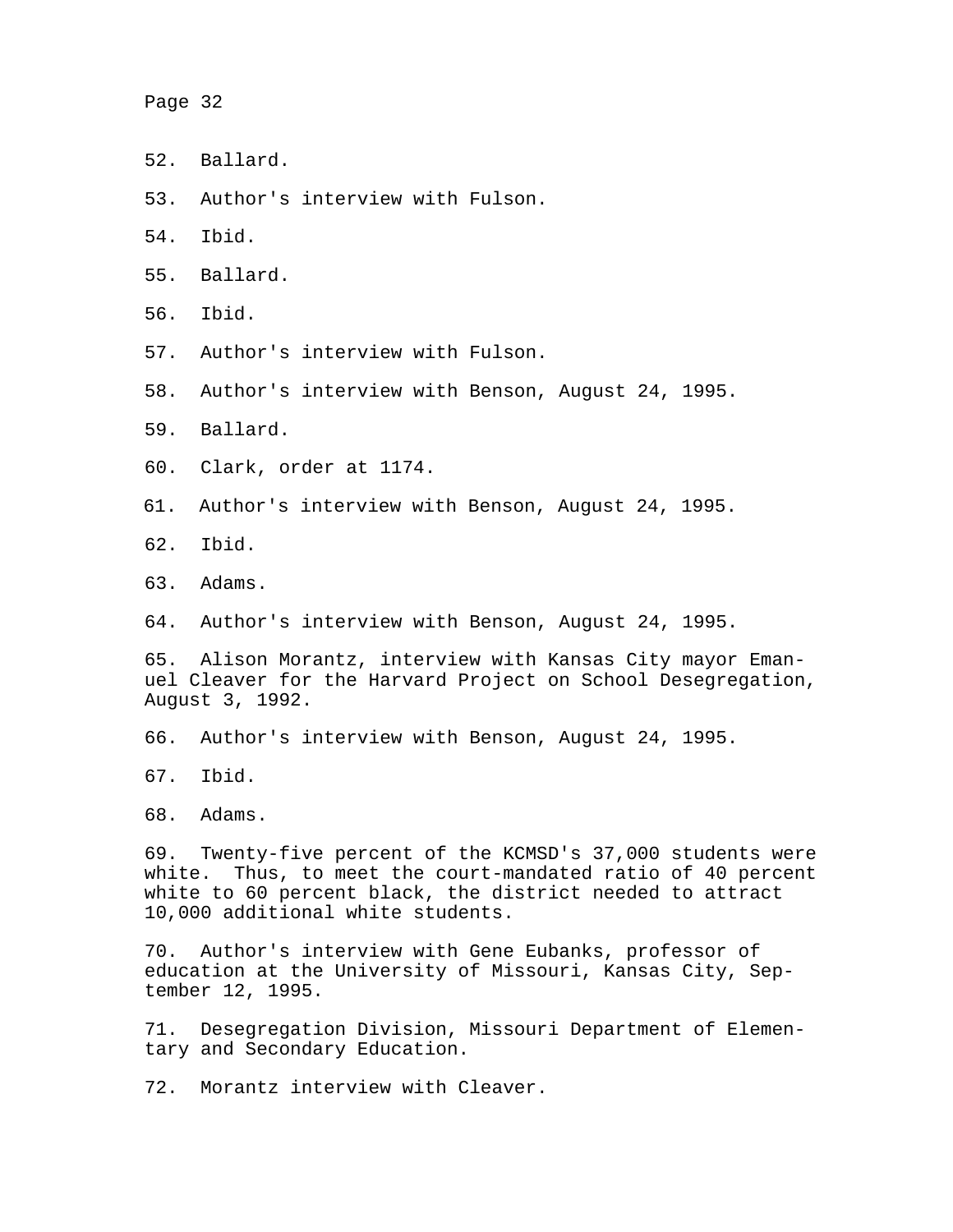- 73. Adams.
- 74. Author's interview with Benson, August 24, 1995.
- 75. Munich.
- 76. Author's interview with Benson, August 24, 1995.
- 77. Author's interview with Clark.

78. Phillip O'Connor and Lynn Horsley, "Three Schools Slated to Close," Kansas City Star, August 2, 1997.

79. Author's interview with Clark.

80. Desegregation Division, Missouri Department of Elementary and Secondary Education.

- 81. Clark, order at 1160.
- 82. Ibid.

83. Author's interview with school board president Edward Newsome, September 12, 1995. Cited hereafter as Newsome.

- 84. Clark, order at 1173.
- 85. Ibid. at 1165.
- 86. Author's interview with Fulson.
- 87. Clark, order at 1165.
- 88. Ibid. at 1178.
- 89. Ibid. at 1158.
- 90. Ibid.
- 91. Ibid. at 1173, 1174.
- 92. Chapman.
- 93. Morgan.
- 94. Morantz interview with Fulson.
- 95. Jenkins v. Missouri, 115 S. Ct. 2038 (1995).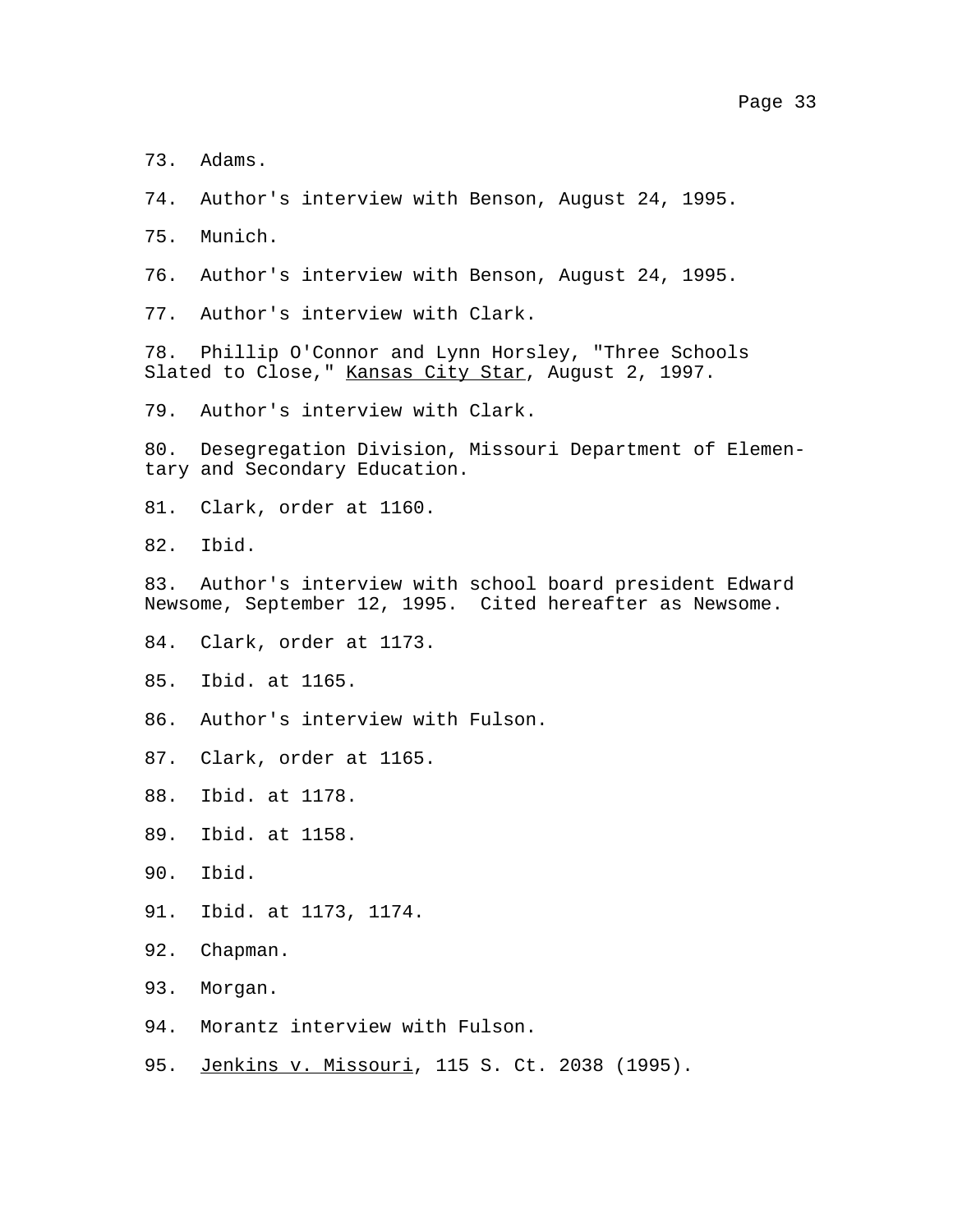Page 34 96. Armor. 97. Ibid. 98. Ibid. 99. Author's interview with Benson, August 24, 1995. 100. Author's interview with school counselor Dorothy Phillips, September 12, 1995. 101. Author's interview with Jerald Hill, president of Landmark Legal Foundation, Octobeer 4, 1995. Cited hereafter as Hill. 102. Author's interview with Benson, August 24, 1995. 103. Ibid. 104. Ibid. 105. Author's interview with John Coons, law professor at the University of California, Berkeley, School of Law, September 7, 1995. 106. Morgan. 107. Hill. 108. Ibid. 109. Ibid. 110. Newsome. 111. Hill. 112. Author's interview with Clark. 113. Missouri v. Jenkins, 115 S. Ct. 2054, 2054, 2055. 114. Author's interview with Clark. 115. Clark, order at 1152. 116. Author's interview with Arthur Benson, August 27, 1997. 117. Lynn Horsley, "Fine Schools Will Need Years of Expensive Care," Kansas City Star, November 18, 1991.